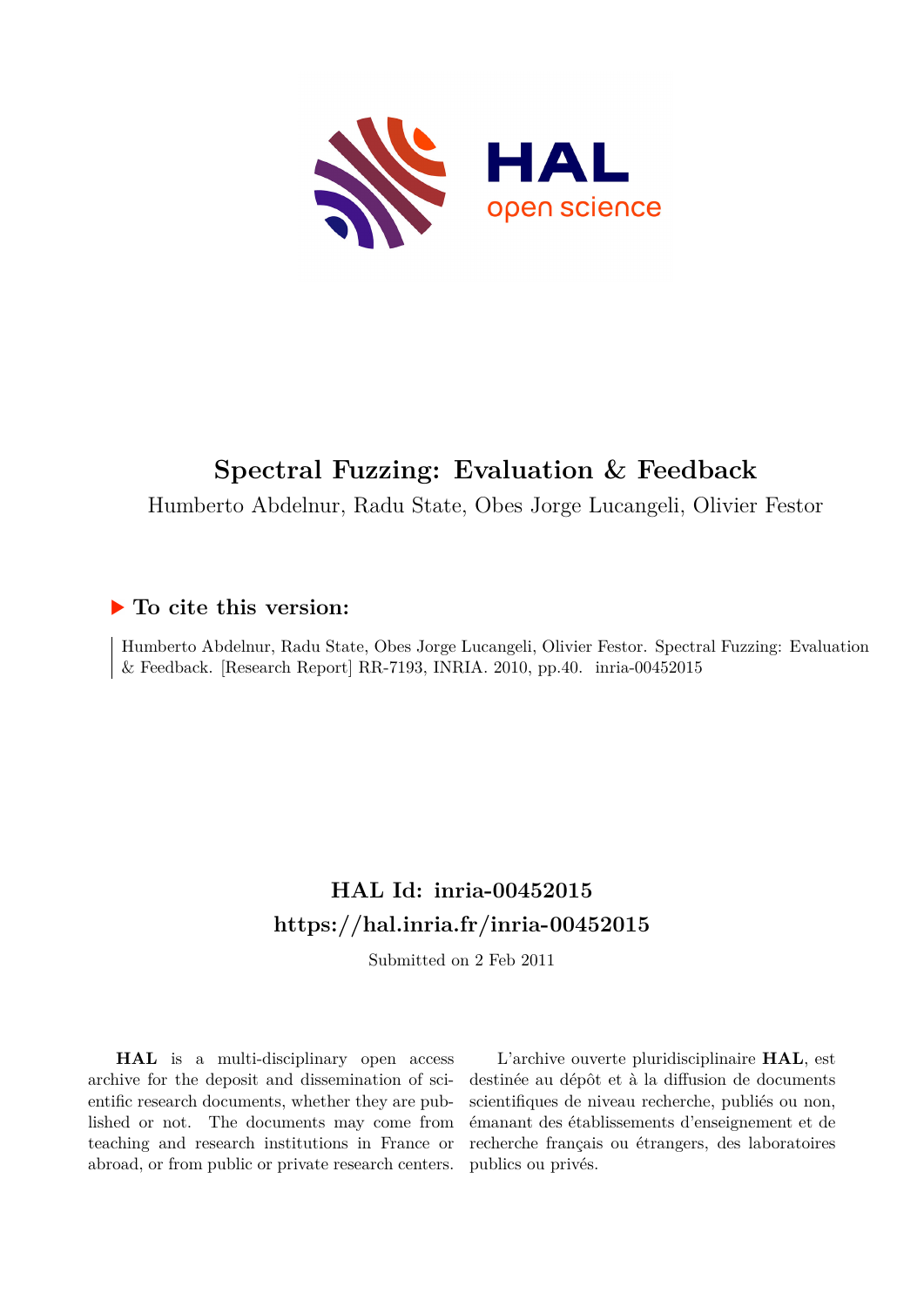

INSTITUT NATIONAL DE RECHERCHE EN INFORMATIQUE ET EN AUTOMATIQUE

## *Spectral Fuzzing: Evaluation & Feedback*

Humberto Abdelnur, Humberto.Abdenur@loria.fr Radu State, Radu.State@loria.fr Jorge Lucángeli Obes Olivier Festor, Olivier.Festor@loria.fr

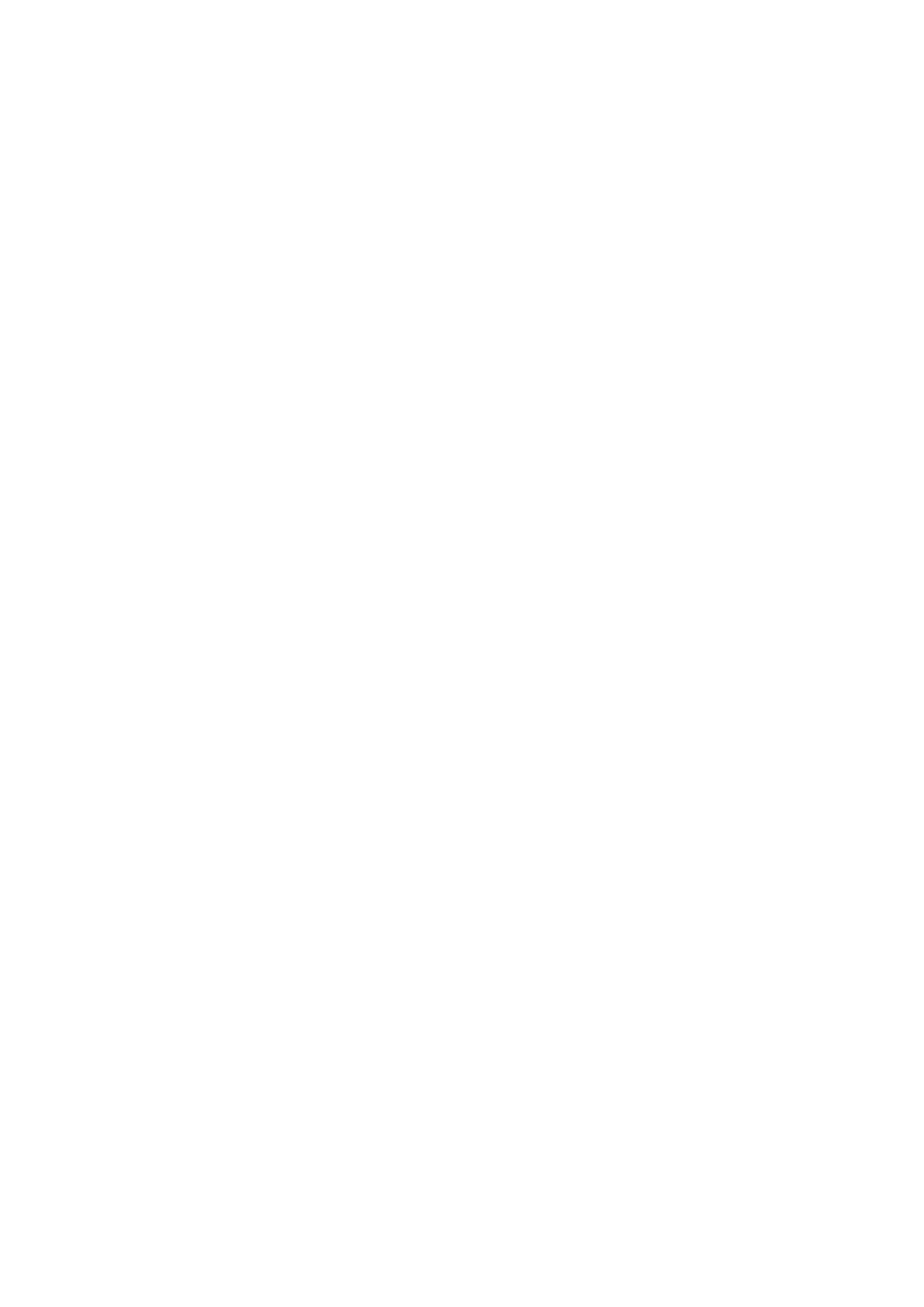

#### Spectral Fuzzing: Evaluation & Feedback

Humberto Abdelnur, Humberto.Abdenur@loria.fr Radu State, Radu.State@loria.fr Jorge Lucángeli Obes Olivier Festor, Olivier.Festor@loria.fr

> Thème  $COM - S$ ystèmes communicants Projet MADYNES

Rapport de recherche no  $7193 - 1$  Feb  $2010 - 40$  pages

#### Abstract:

This paper presents an instrumentation framework for assessing and improving fuzzing, a powerful technique to rapidly detect software vulnerabilities. We address the major current limitation of fuzzing techniques, namely the absence of evaluation metrics and the absence of automated quality assessment techniques for fuzzing approaches. We treat the fuzzing process as a signal and show how derived measures like power and entropy can give an insightful perspective on a fuzzing process. We demonstrate how this perspective can be used to compare the efficiency of several fuzzers, derive stopping conditions for a fuzzing process, or help to identify good candidates for input data. We show through the Linux implementation of our instrumentation framework how the approach was successfully used to assess two different fuzzers on real applications. Our instrumentation framework leverages a tainted data approach and uses data lifetime tracing with an underlying tainted data graph structure.

Key-words: No keywords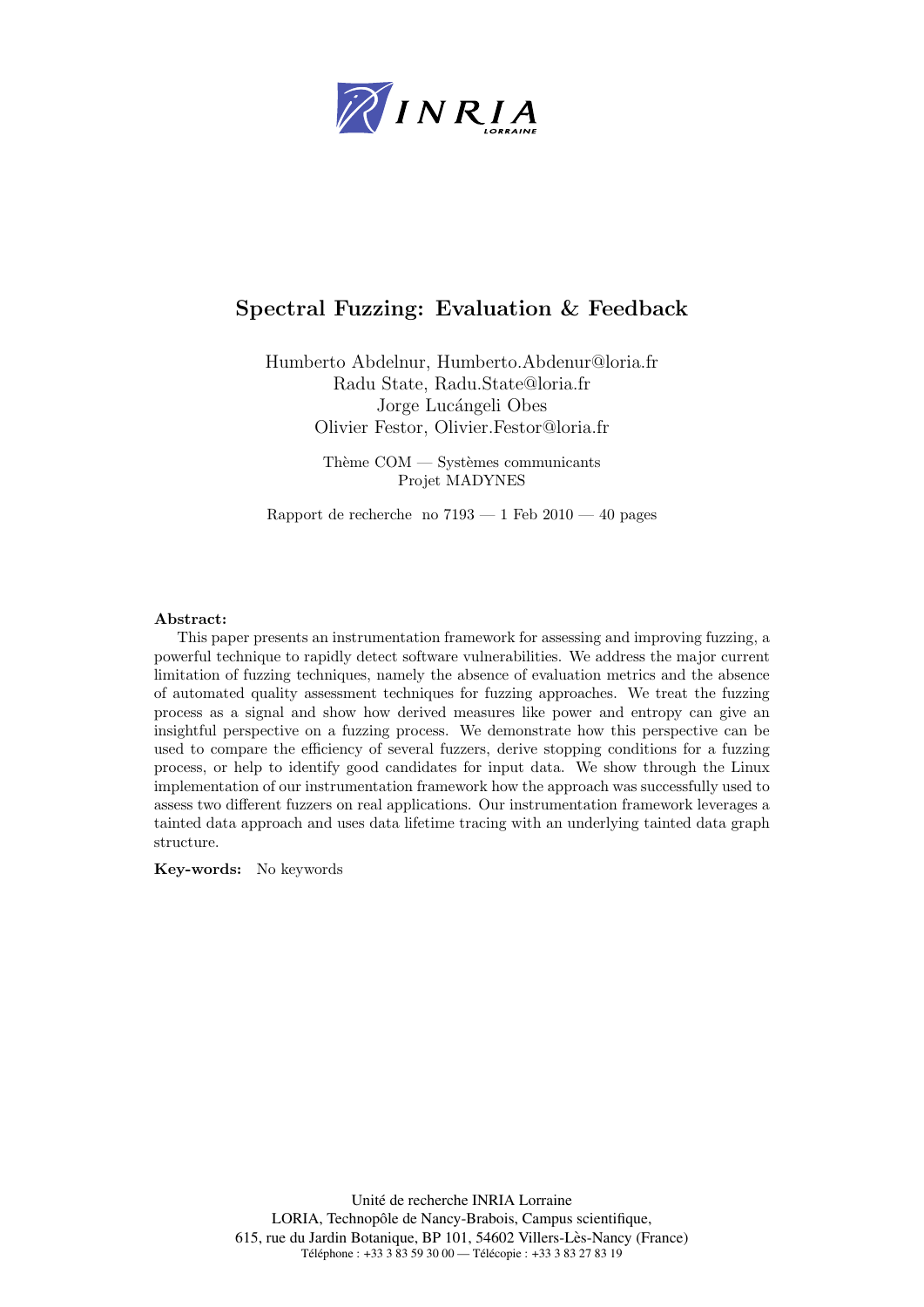## Spectral Fuzzing: Evaluation & Feedback

 $\mathbf R$ ésumé : Pas de résumé

Mots-clés : Pas de motclef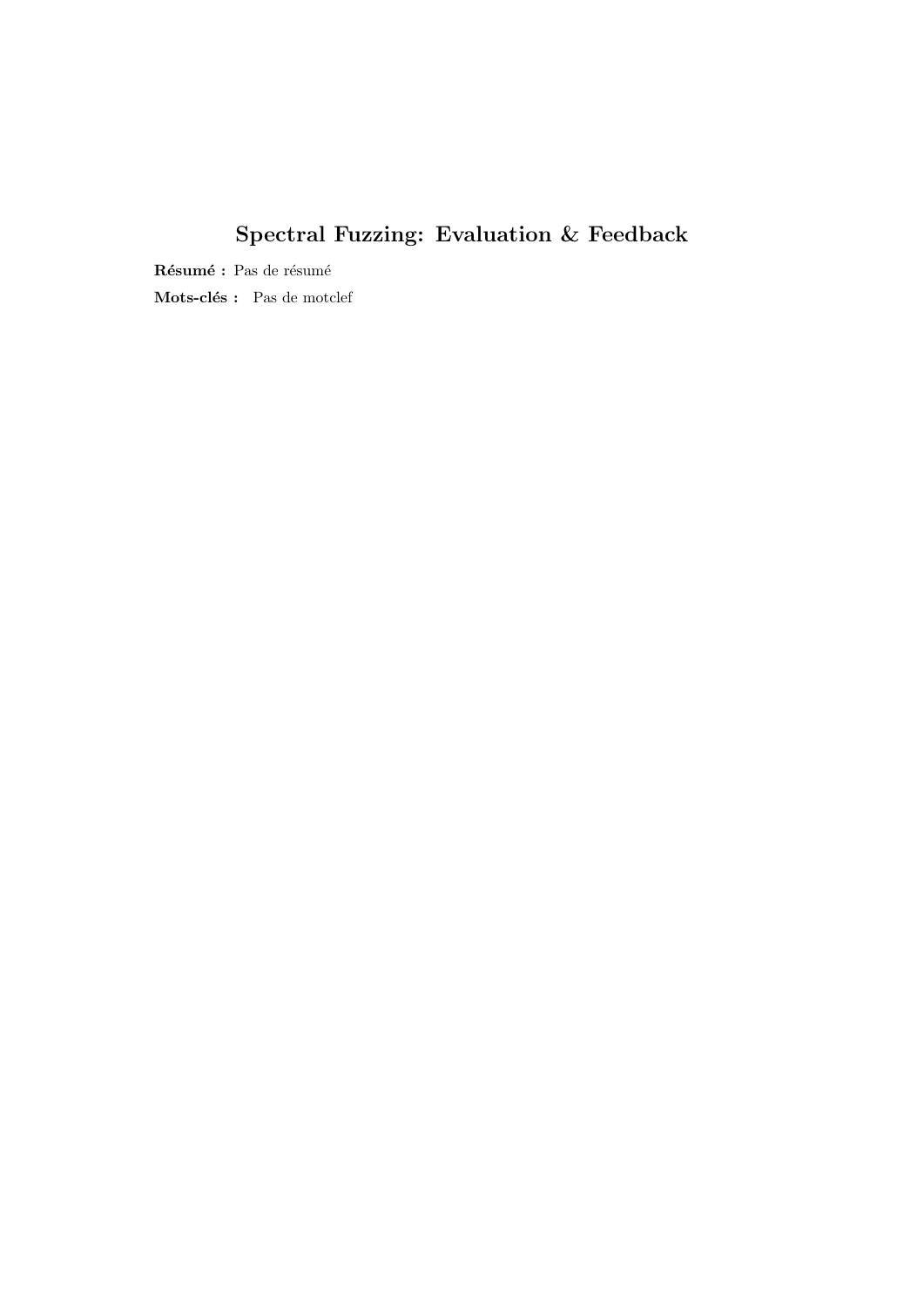# **Contents**

| 0 <sub>1</sub>   |                                                                                         | 6  |
|------------------|-----------------------------------------------------------------------------------------|----|
|                  | 0.1.1                                                                                   | 6  |
|                  | 0.1.2                                                                                   | 6  |
| 0.2              | Tracing the target program execution $\ldots \ldots \ldots \ldots \ldots \ldots \ldots$ | 8  |
|                  | 0.2.1                                                                                   | 9  |
| 0.3 <sup>2</sup> |                                                                                         | 11 |
|                  | 0.3.1                                                                                   | 12 |
|                  | 0.3.2                                                                                   | 12 |
| $0.4^{\circ}$    |                                                                                         | 13 |
|                  | 0.4.1                                                                                   | 16 |
| $0.5^{\circ}$    |                                                                                         | 17 |
|                  | 0.5.1                                                                                   | 17 |
|                  | Spectral power and entropy of fuzzing $\dots \dots \dots \dots \dots \dots$<br>0.5.2    | 20 |
| 0.6              |                                                                                         | 25 |
|                  | 0.6.1<br>Tainted graph to syntax tree mapping $\dots \dots \dots \dots \dots \dots$     | 27 |
|                  | 0.6.2                                                                                   | 28 |
|                  | 0.6.3                                                                                   | 29 |
|                  | 0.6.4                                                                                   | 30 |
| 0.7              |                                                                                         | 31 |
| 0.8              |                                                                                         | 33 |
| 0.9              |                                                                                         | 34 |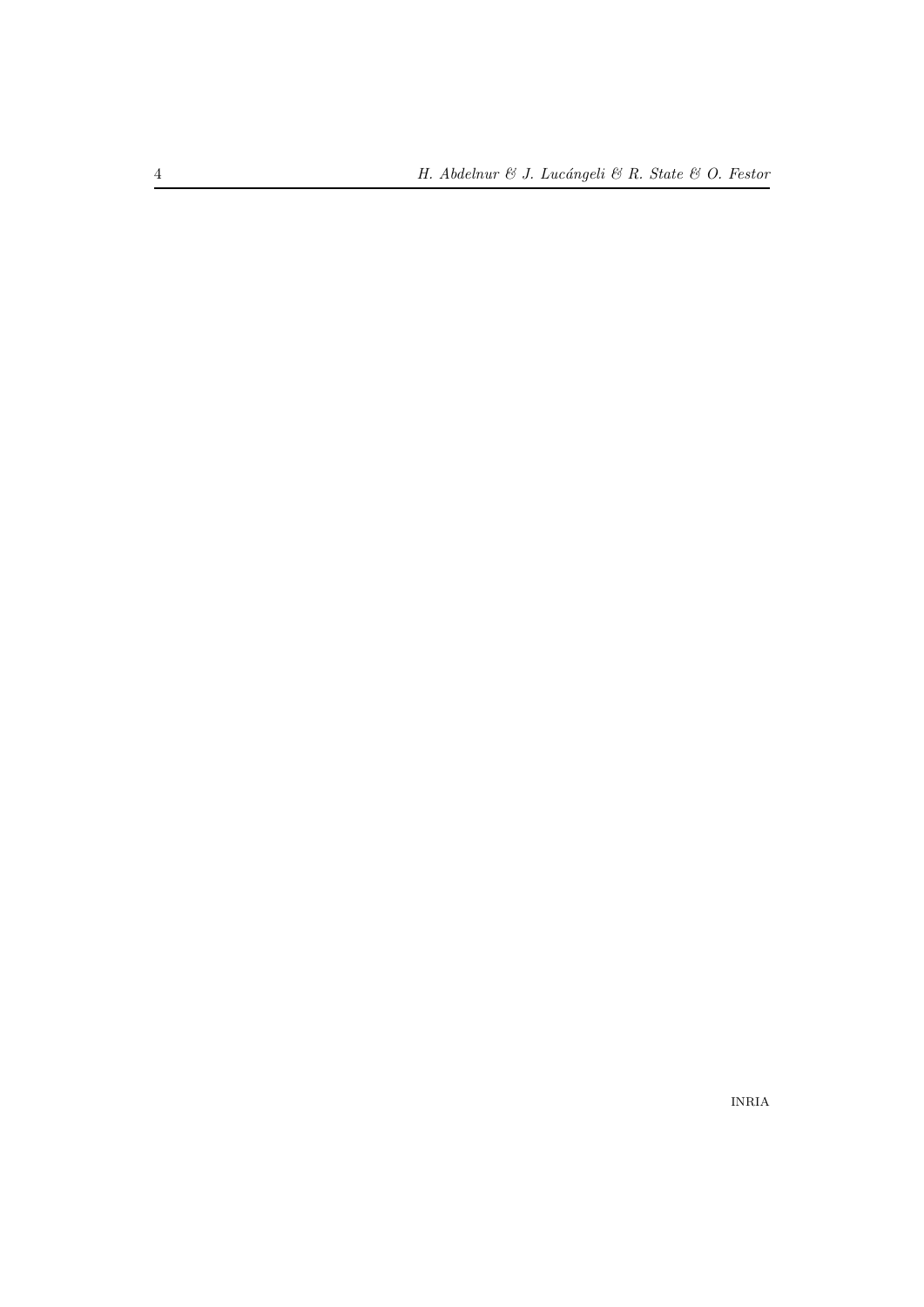# List of Figures

| $\mathcal{D}$  |                                                                                                            | 15  |
|----------------|------------------------------------------------------------------------------------------------------------|-----|
| 3              |                                                                                                            | 18  |
| $\overline{4}$ | Coverage of a full <i>OUR-FUZZER</i> test on Linphone $\ldots \ldots \ldots \ldots \ldots$                 | 19  |
| 5              | Minimal coverage extracted from the previous test on Linphone.                                             | -20 |
| 6              | Average power for two fuzzers on Linphone $\dots \dots \dots \dots \dots \dots \dots \dots$ 22             |     |
| 7              |                                                                                                            |     |
| 8              |                                                                                                            |     |
| 9              |                                                                                                            |     |
| 10             |                                                                                                            |     |
| 11             | Visualizing input data - impact on both entropy and power for Linphone                                     | -26 |
| 12             | Syntax tree representation of an IPv4 address. $\dots \dots \dots \dots \dots \dots$                       | 27  |
| 13             |                                                                                                            | 28  |
| 14             |                                                                                                            |     |
| 15             |                                                                                                            | -32 |
| 16             | Lighttpd: power vs entropy $\dots \dots \dots \dots \dots \dots \dots \dots \dots \dots \dots \dots \dots$ |     |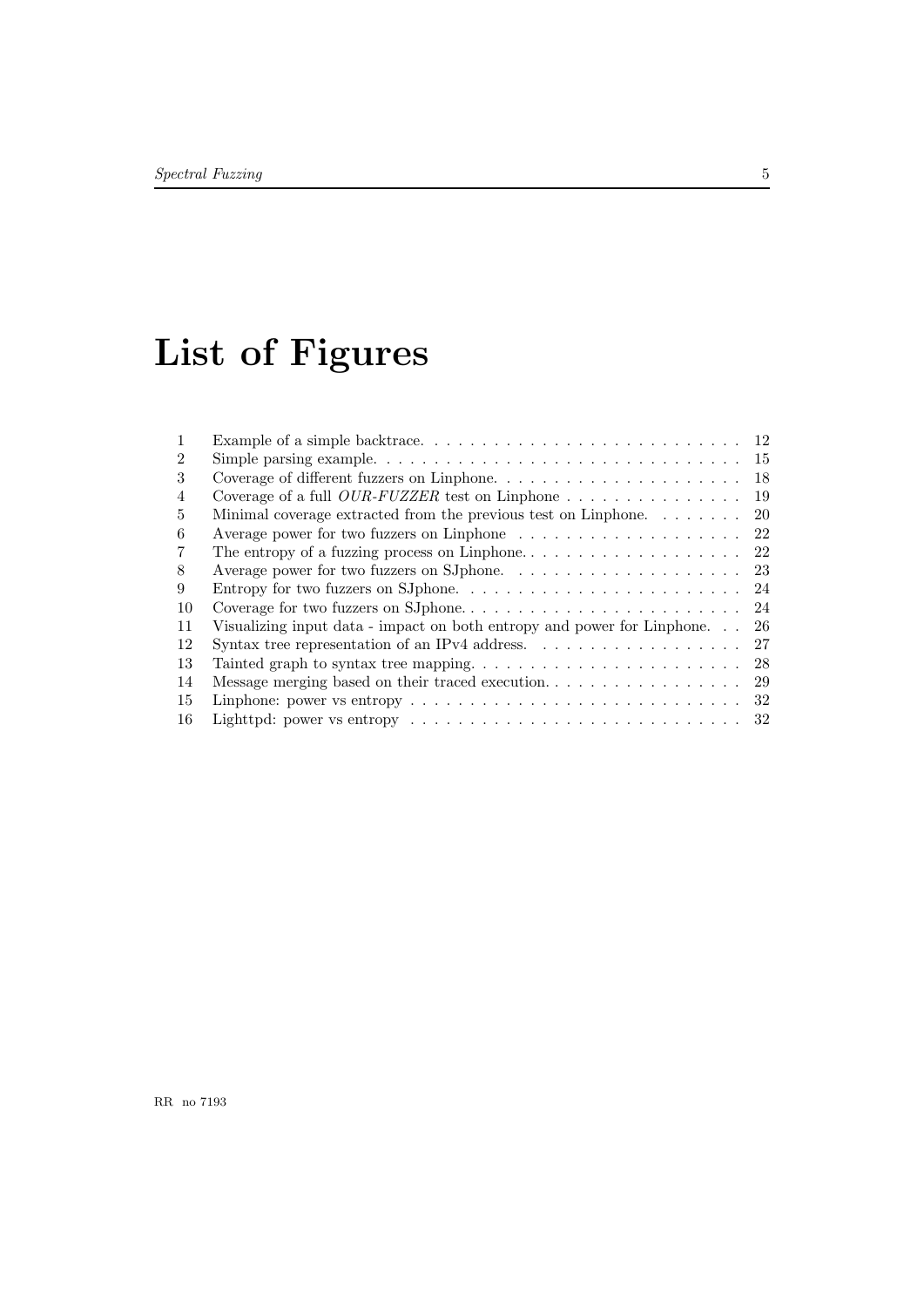#### 0.1 Introduction

#### 0.1.1 Fuzzing

The conceptual idea behind fuzzing is simple: generate random and/or malicious input data and inject it into the target application. Unlike standard testing, functional testing is marginal in fuzzing; much more relevant is the goal of rapidly finding vulnerabilities. Protocol fuzzing is important for two main reasons. First, having an automated approach eases the overall analysis process. Such a process is usually tedious and time consuming, requiring advanced knowledge in software debugging and reverse engineering. Second, there are many cases where no access to the source code/binaries is possible, and where a "black box" type of testing is the only viable solution. The tool that implements this process is usually called a fuzzer. A fuzzer generates sequences of input data and aims at detecting vulnerable applications. An input data that crashes an application is equivalent to a vulnerability. In most case, such vulnerabilities can either lead to the complete compromise of a system, or disrupt the service.

#### 0.1.2 Addressed problems

In this paper we address the following six fundamental questions related to fuzzing:

- 1. Given a fuzzer, how can we measure the impact and the coverage of its actions?
- 2. When should a fuzzing process stop?
- 3. Given several fuzzers, how can we assess the performance of each of them?
- 4. How can we leverage several fuzzers in order to build a comprehensive set of test cases that is optimal with respect to the impact?
- 5. How can we fine tune the fuzzing process in order to detect the input data that can identify a vulnerability at a higher granularity?
- 6. Can we develop fuzzing approaches that are able to learn from experience?

Although the notion of coverage is relatively well-understood in the software testing community, its counterpart in the world of fuzzing is complex. There are several ways to define and measure coverage. In a black box approach, coverage can take into account the possible ranges of individual input fields. In a grey box approach, where system level tracing is possible, coverage can be defined in terms of visited control flow execution paths and memory accesses. In order to implement a grey box fuzzing approach, some system specific tracing is required. This tracing should provide at least the set of memory related operations and control-flow execution paths. We couple a tracing-based approach with a tainted data injection method in order to link specific fields of the input data to associated memory locations and code execution addresses. The aim is to know for each part of the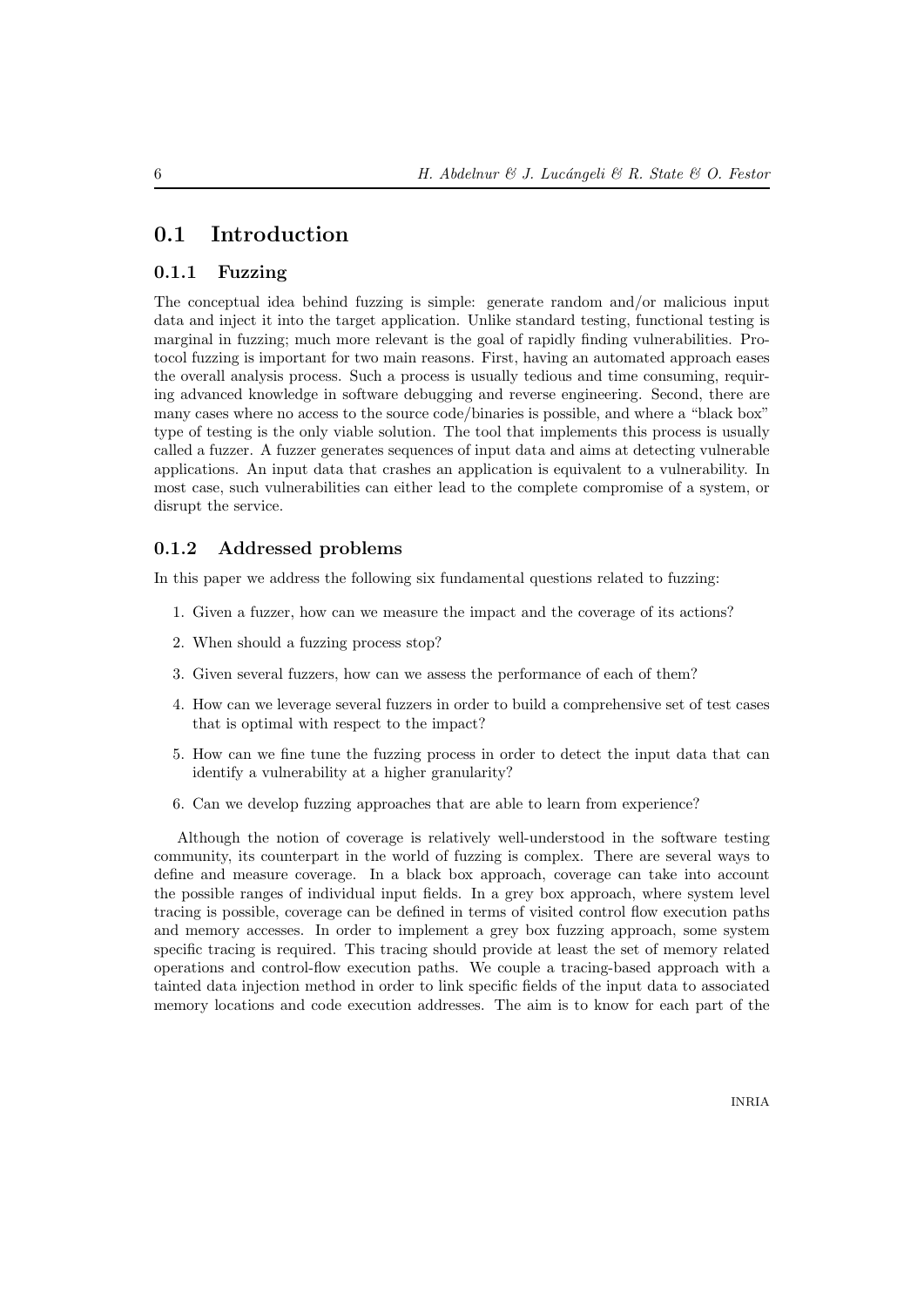input data where it gets treated in the control flow graph and what memory locations will hold content that is derived from it. These pieces of information will allow us to define the impact of a fuzzing process.

One direct consequence of such a coverage is that we can define stopping rules for a fuzzing process. A rule of thumb would be to stop whenever no new code execution paths are traversed. There is significant research work that must be performed in order to cast the stopping process in terms of a stochastic process/martingale for which optimal stopping rules can be proven.

A related question concerns the evaluation of multiple fuzzers. This question is important in a context where several fuzzing frameworks coexist and no qualitative assessment of them has yet been made. From a practical perspective, users are not able to identify the best and most accurate fuzzer among them. We address this issue and propose metrics, as well as an assessment framework for comparing fuzzers. We expect that fuzzers will show very different behaviors. Some will probably cover a large part of the application's control-flow graph. Such behavior could be using only few different values to test a logical condition and branch code. Other fuzzing frameworks might exhibit more localized behavior: a subset of the control-flow graph will be heavily tested with a large variety of different data values. Therefore, we will consider a multi-fuzzer architecture, where a battery of tests is generated using multiple fuzzers. The key challenge is to combine the fuzzers such that an optimal coverage of the control-flow graph is obtained. This means that localized fuzzing will be mixed with more depth-driven fuzzing. The expected result is to have a homogenous coverage of the control-flow graph.

This process is somewhat similar to the use of multiple classifiers in machine learning. We expect "cooperative fuzzing" to be a fundamental building block for providing highquality test cases. One important issue that needs to be addressed is related to the tuning of a fuzzing environment. Mutation-based fuzzers already rely on prior input data that will be mutated and used for fuzzing. It is crucial to improve this simple scheme with a tuning phase that will mutate only a part of the input. This part should be considered with respect to the resulting impact, measured in terms of coverage. We address this research topic by identifying the relevant part responsible for higher coverage, refining the mutation process by leveraging the identified parts. One final topic of interest consists in developing a framework for smarter fuzzing. The concept of smart fuzzing is strongly dependent on the integration of intrinsic machine-learning capabilities within the fuzzing framework.

This paper is structured as follows: sections 0.2 to 0.4 describe our tracing framework. We have designed and implemented this framework that leverages a tainted data approach with minimal static analysis in order to assess the impact of input datum during fuzzing. In the follow-up section 0.5, we introduce several metrics for quantifying a fuzzing process. The first is a signal-level equivalent of the power of input data. The second defines the entropy for a fuzzing process. We argue that these metrics, as well as their time-related averages, can serve as good feedback drivers for measuring and improving a fuzzer tool. We describe our feedback-driven fuzzing engine in section 0.6. We introduce two relevant measures for fuzzing in section 0.5 and show their rationale as well as instantiated examples from several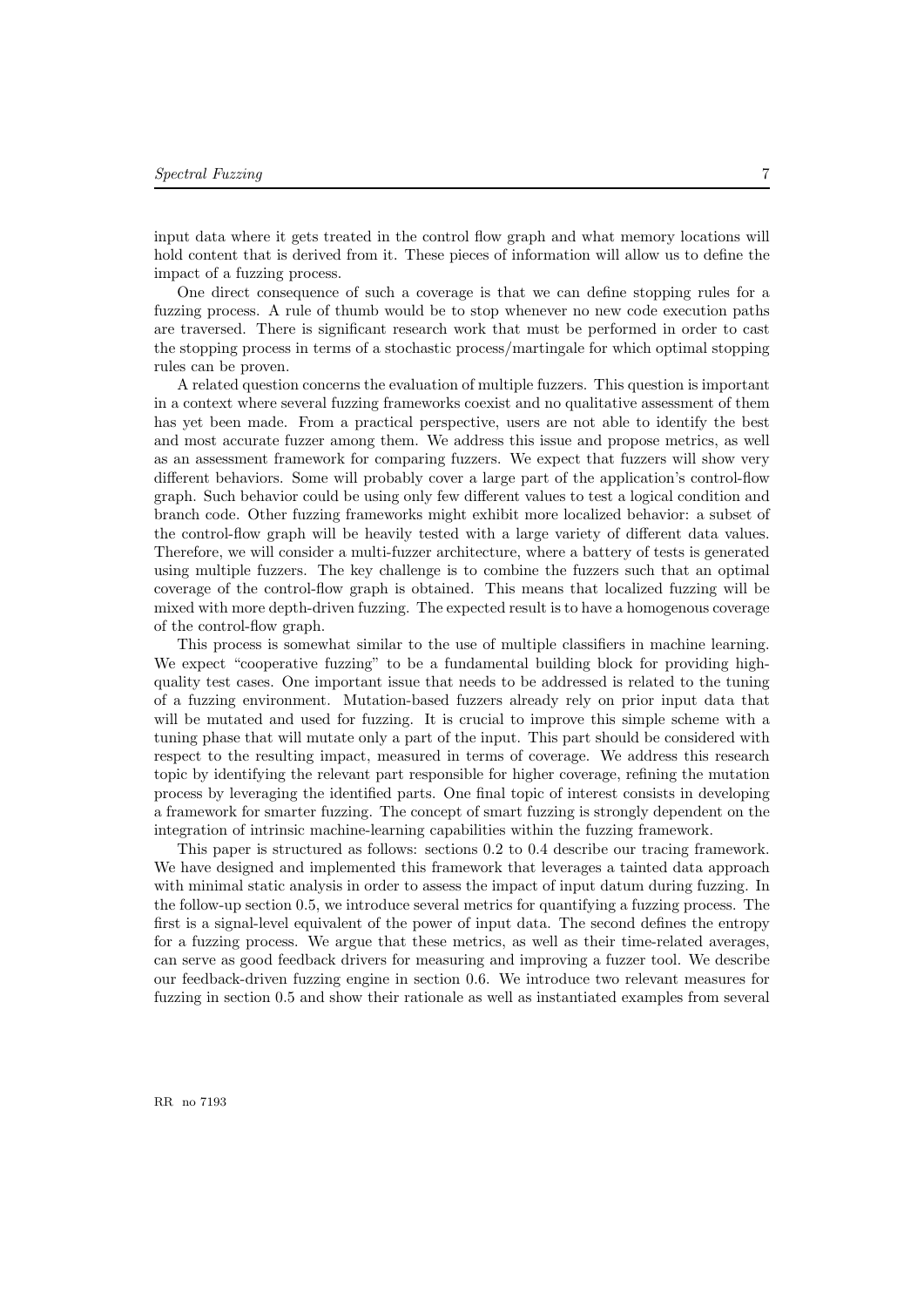fuzzing processes. Section 0.7 describes some real vulnerabilities found by our tool. We discuss related work in section 0.8 and dection 0.9 concludes the paper and outlines future work.

#### 0.2 Tracing the target program execution

In order to give feedback to the fuzzing process some way of "following" the behavior of the program under test is needed. This is usually called tracing the program. In this we describe section our experience with implementing a tracing mechanism for GNU/Linux on IA-32 and x86-64 architectures.

The first issue that arises is to precisely identify what has to be traced, since several things can be traced in an application. For Unix systems, the strace tool lists the system calls performed by a program. A similar tool, ltrace, can also list the calls to dynamicallylinked libraries. More heavyweight approaches, such as those that allow the analyzis of individual assembler instructions executed by a program, often rely on dynamic instrumentation techniques (Pin [17], DynamoRIO [4]), sometimes also including binary translation (Valgrind [21]).

Our initial approach to provide feedback to the fuzzing process was based on detecting how the memory used by the target program was modified when it processed the input provided by the fuzzer. Our intuition was that a fuzzed input that manages to change many different words in the memory of a target program is obviously being processed more than one that generates almost no change (e.g. because it was rejected by one of the first validation checks).

We first developed this approach using the system-call tracing facilities provided by the GNU/Linux system call ptrace [26], using its Python bindings. However, following the memory used by a program by tracking the system calls that the program uses to request dynamic memory proved to be too coarse-grained. To avoid the overhead of a system call, runtime libraries (such as the C library or the  $C++$  runtime) request a big chunk of memory and then give it away in pieces (with each call to malloc or new). This meant that we were left with watching for changes in a large area of memory, which could only be done by storing a copy of the memory area and then comparing byte by byte, or by checksumming the whole chunk. The first idea is slow, while the second does not provide any insight as to where the changes come from.

We refined this approach by implementing a library call tracing mechanism like that of ltrace, but entirely in Python. There are other ways to intercept library calls to dynamically linked libraries, for example using the LD PRELOAD environment variable to interpose a custom library, or taking advantage of the fact that the symbols for some of these functions are weak. However our ptrace-based approach provided the most flexibility, and allowed reading any part of the memory and not only the chunks exposed by the library calls.

Nevertheless, while this refinement was obviously more fine-grained, it also proved to be of little use. Instead of having a big chunk of memory to follow, we had lots of small memory areas. Some of them changed all the time, while others seemed to change only when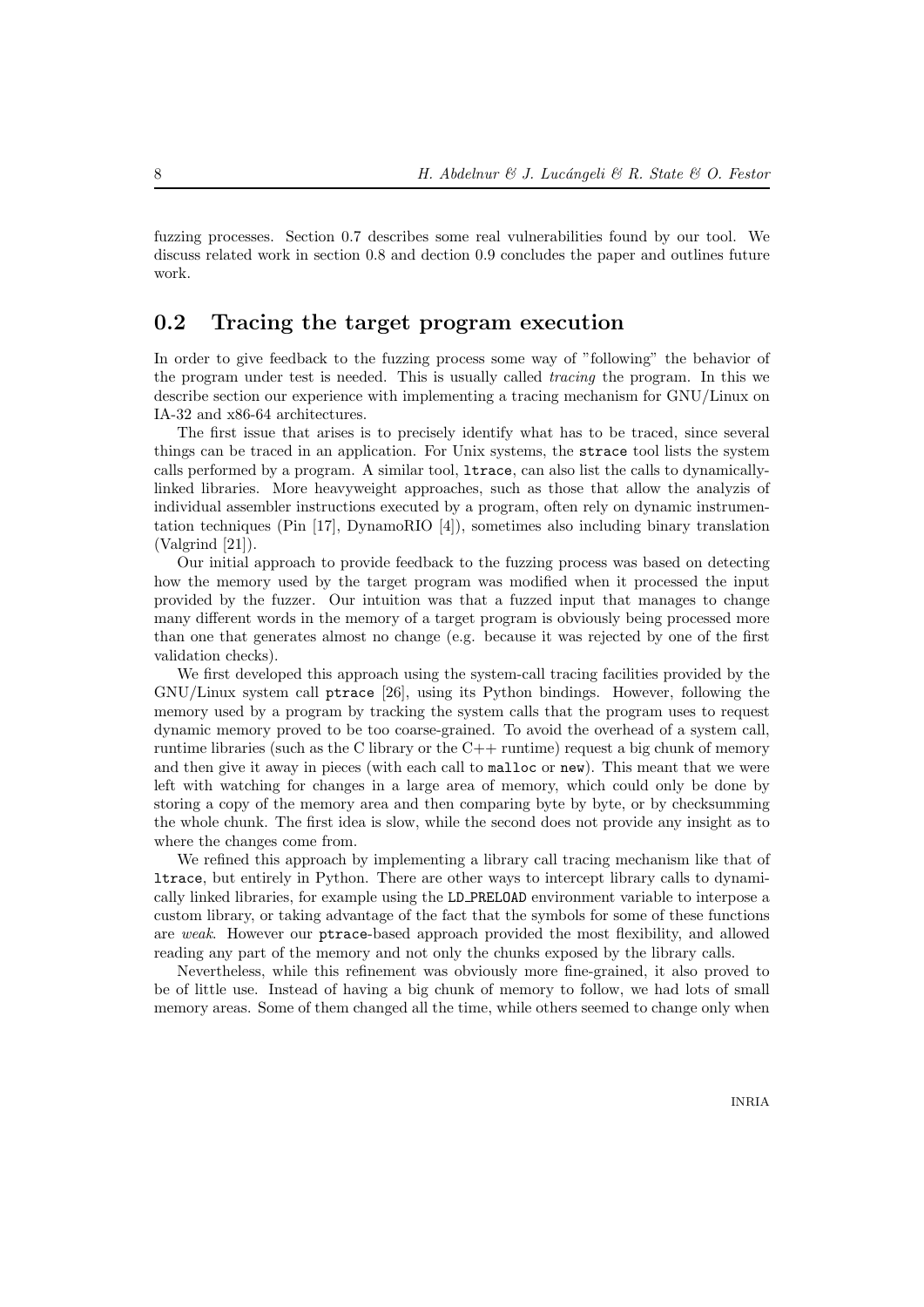the program was reading input. However, we were not able to discern a clear relationship between program inputs and changes in memory areas, making the information useless for guiding the fuzzing process.

The problem was that we did not have sufficient *semantics* for each memory area; we did not know what the program was storing in each of them. Without the possibility of knowing which memory areas were being modified as a direct consequence of the input the program was receiving, and which ones were being modified independently of the inputs, it was clearly impossible to reach any meaningful conclusion by just looking at what memory areas got modified.

The obvious conclusion was that we needed somehow to identify which memory areas were being modified as a consequence of the processing of input data, and which ones were not. This is usually known as tracking *tainted data* [10], where one considers all data coming from the user as tainted and then sees how the "taintedness" spreads as that data is processed.

There are several ways of approaching the problem of tracking tainted data. Approaches based on dynamic instrumentation techniques, such as those using the Valgrind framework, have the problem of generating a considerable overhead [23]. We instead chose to reuse our library-call tracing mechanism and concentrate on memory copy functions like strcpy or memcpy.

The rationale behind this is that the parsing of text or binary data in a C program is bound to use memory copy functions to dissect a message and extract the different fields. This is of course not the only way of doing it, but there is no need to reinvent the wheel when one has available these functions. Therefore, we decided to use these functions as the basis of the analysis.

We were able to intercept each call to one of these functions using our ptrace-based tracing. Therefore we recorded, for each call, the memory area used as a source, and the memory area used as a destination. If the source was tainted, the destination became tainted.

The only detail that is missing is how this framework gets bootstrapped. Our tracer is also able to follow system calls, so all tainted data are a consequence of memory areas which get tainted as a result of a read or recv system call called over a file or a socket. In this way we can restrict our tracing to the kind of tainted data tracking that we need to do, namely the manner in which a protocol message or a file are parsed and processed.

Taking the initial data read from a file or a socket, tracking how this data gets copied allows us to build a sort of "parse tree" for the input, by following how it gets copied around, being split up in the way. We will describe our tainted data tracking mechanism in detail in section 0.4.

#### 0.2.1 The tracer

The tracer we built is based on the ptrace system call, which is available on most Unix clones. ptrace allows a process to attach to another process and control that process' execution while being able to access the process' memory and registers. GDB (the GNU debugger) is based on ptrace, as also is the Pin dynamic instrumentation framework.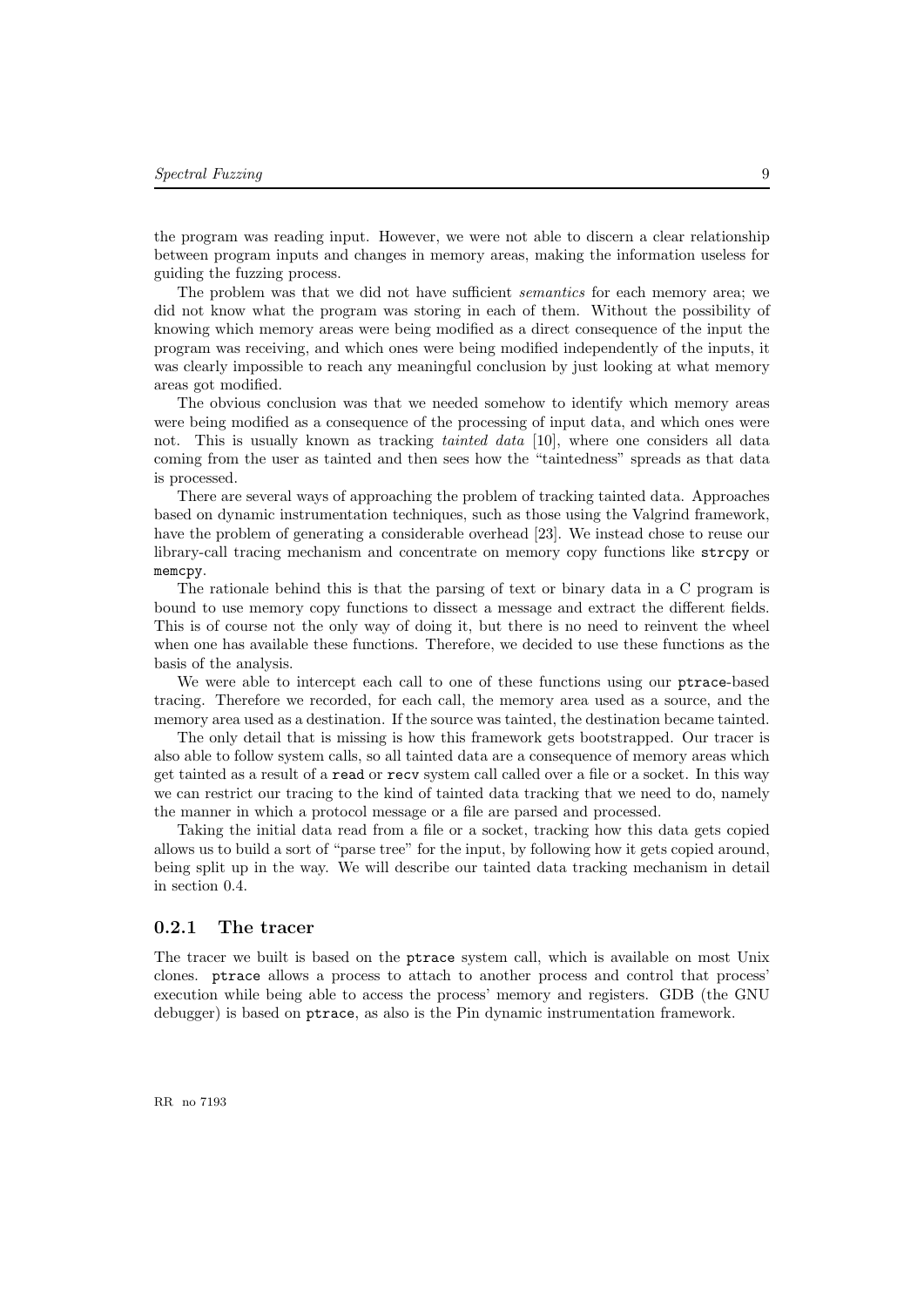More specifically, ptrace allows attaching to a running process; making the traced process stop at each system call entry or exit; making the traced process stop at each instruction; reading and writing the process' registers; reading and writing the process' memory and receiving all the signals sent to the traced process.

We used Python bindings for ptrace, and the tracer is completely written in Python. We are able to trace programs that the regular GNU/Linux tracers (strace, ltrace) could not deal with. These two tracers usually had trouble running multi-threaded programs (at least in our Ubuntu 9.04 test system). The interaction between thread creation and ptrace is not simple, and there are several corner cases in which the behavior of a newly created thread does not follow the ptrace specification.

There are two options for tracing a program. The first possibility is to directly attach to a running program. When the tracer attaches to a program, the traced program is stopped and will not restart until told by the tracer. The traced program becomes a child of the tracer. The second possibility is for the tracer to fork the program it intends to trace. In this way the child is automatically traced by the parent, and starts stopped as in the previous case, waiting for an action by the tracer.

The tracer can request, at any time, the status of any of its children, which will include the program (or programs) being traced. The status will show whether the traced program is running, or has stopped due to a ptrace-generated event or other regular signal. While a program is being traced, all the signals it receives are routed through the tracer, which means that when the traced program receives a signal it is stopped, but the signal has no effect unless the tracer chooses to reinject it. This of course can have unexpected consequences if the signal was indeed result of the program performing an illegal operation.

The tracer can specify whether the program being traced should be stopped on every system call entry and exit. By stopping at these points, the tracer can read the arguments provided to the system call (before it executes) and the return value (after it executes). The tracer can also specify whether fork and clone, the system calls used to create child processes and threads, should be treated specially. With this option enabled, the execution of either of these system calls stops the traced program and sets the newly-created child process or thread to start in a stopped state and to be automatically traced.

The reason for treating fork and clone differently is because of scheduling. One could monitor those system calls in the same manner as other system calls. However, by the time the system call actually returns in the parent, the child (or new thread) might already be finished, because it was scheduled before the parent (or parent thread) and executed completely before the parent was rescheduled.

Therefore, those system calls are special cases, and when a program is being traced, both children and cloned threads can be stopped as soon as they are created, before they execute any code. In this way, a tracer can incorporate the new thread into its data structures before the new thread begins execution.

Using all these facilities, our traces monitor all system calls (including fork and clone), and all calls to dynamically-linked libraries. There is no explicit support in ptrace to intercept library calls, so it has to be done manually.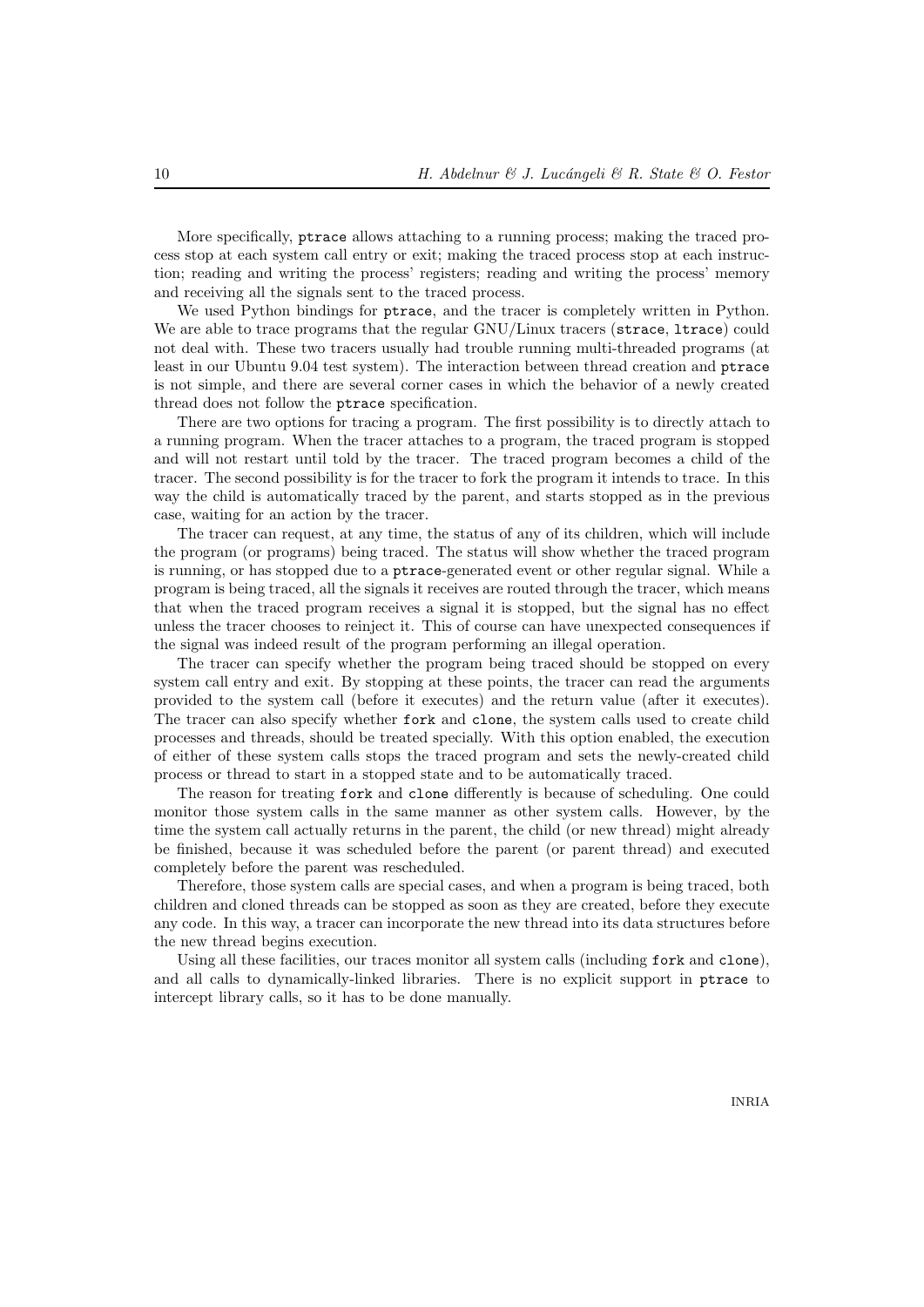Even in stripped binaries (binaries without debugging symbols), there are some symbols that must be conserved. These symbols allow the dynamic linker to resolve calls to  $d$ ynamically-linked libraries. Each  $ELF<sup>1</sup>$  binary has a table called PLT (Procedure Linking Table) which works as an intermediate entry point for library calls. To avoid having the linker change every call to a library function, the compiler points all calls to each library function to the corresponding entry in the PLT, which then the linker resolves in only one place.

We analyze the ELF binary using the standard Unix tool objdump to find all calls to library functions. We set two breakpoints in each call, one entry breakpoint and one exit breakpoint. This allows us to read the arguments before the call, and get the return value after the call (as is done with system calls). A software breakpoint is set by replacing the bytes at the break address with an int 3 assembler instruction, which has opcode 0xcc. This instruction generates a software interrupt, which the OS converts to a trap signal to be delivered to the traced program. As with all signals, it gets rerouted to the tracer, which then interprets it as a breakpoint, without reinjecting it to the traced program.

Once hit, breakpoints have to be disabled so that the program can complete execution. One option is to replace the breakpoint with the original instruction. This is tricky, because the breakpoints have to be reset so that the next call to the library function is detected as well. In a multi-threaded program, where several threads might be executing the same code, it's difficult to keep them from colliding with each other, and making them hit the breakpoints in the correct order.

The other option is to emulate the call instruction, which is what we ended up doing, as it is thread-safe, unlike the first approach. We leave the two breakpoints set all the time. When a thread first hits the entry breakpoint, it is stopped. The tracer then calculates the offset of the call instruction and proceeds to modify the thread's registers and stack appropriately. The thread is then allowed to continue, until it hits the exit breakpoint, and the result of the call is recorded. In this way, we don't have to unset any breakpoints, and thus more than one thread can safely run the breakpointed code without problems. In this case the exit breakpoint is set at the last byte of the call instruction, and the return address of the function call is set so that the exit breakpoint is hit when the call returns.

#### 0.3 Backtraces

The concept of backtraces will form the basis of our fuzzer assessment framework, so in this section we will explain how they relate to code coverage and how they are obtained. A backtrace is simply a list of the function calls that are currently active in a thread<sup>2</sup>. Just as function calls are usually nested, the list is ordered from the most recent call to the first, which is usually the main function of the program (or the loader function of the OS).

<sup>1</sup>ELF, the Executable and Linking Format, is the standard binary format for GNU/Linux executables and libraries.

<sup>2</sup>As defined in the GNU C Library manual.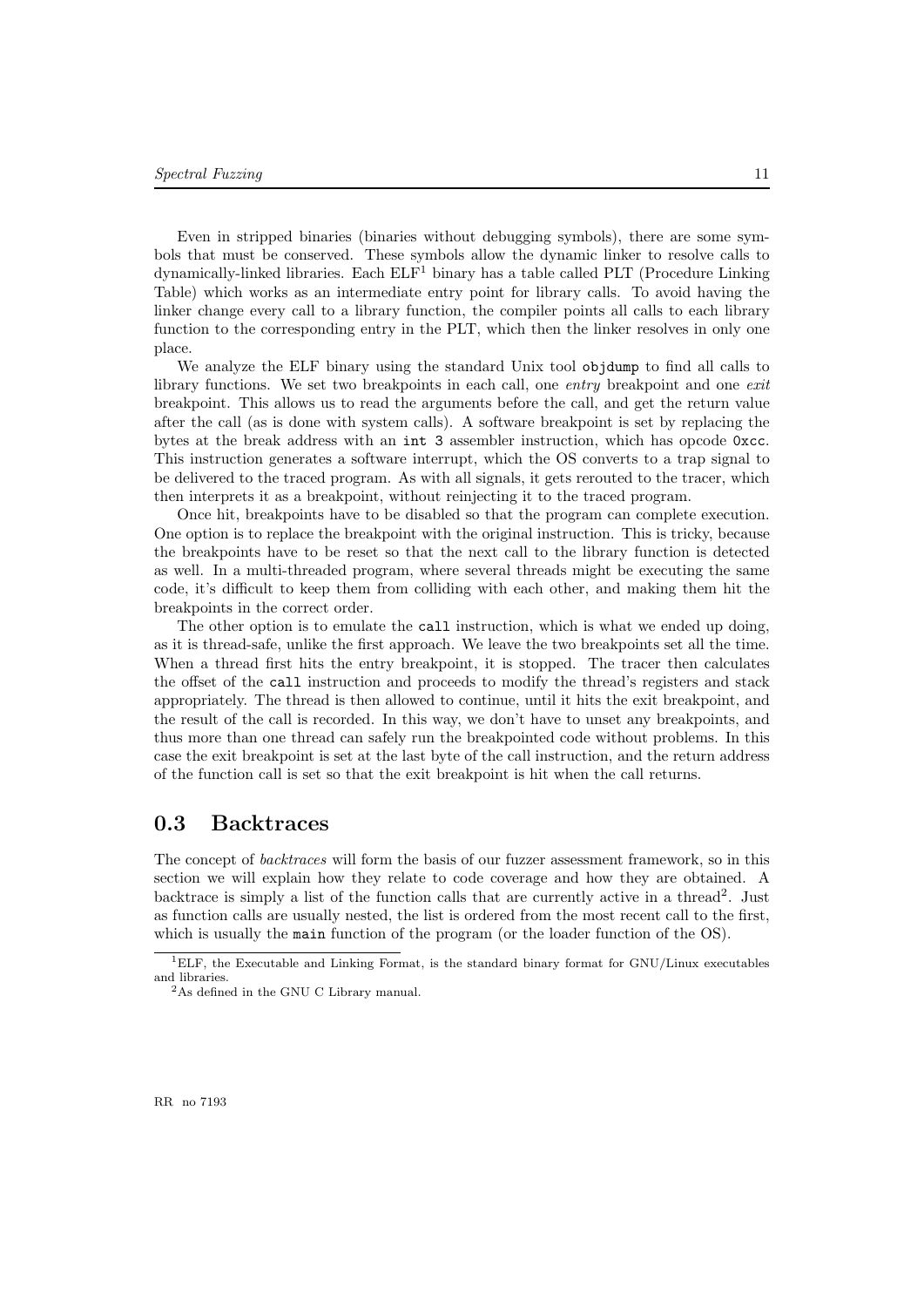

Figure 1: Example of a simple backtrace.

In figure 1 we can see an example of what a simple backtrace looks like. The backtrace calculated right after the dummy function is called, but before it returns (at the point marked by the dotted line in the figure), would consist of the main function and the dummy function. The usual representation for a backtrace is arranged as a stack of calls, representing the actual memory stack used to organize function calls and parameters passed in a structured programming language.

In this way, we can see the backtrace as an abstract representation of the memory stack, where we associate each stack frame with the function it corresponds to. In our example, we have the stack frame of the main function at the bottom of the stack and the stack frame of the dummy function above that.

#### 0.3.1 Call graphs

Recall that the *call graph*  $G^C = (V_{G^C}, E_{G^C})$  of a program is defined as a directed graph, where each node  $v_i \in V_{G}$  corresponds to function or procedure  $f_i$ , and edge  $(v_i, v_j) \in V_{G}$ if  $f_i$  calls  $f_i$ . In this paper we will focus on dynamic call graphs, that is, those generated by examining the program at runtime.

A backtrace, then, maps naturally to a path in this graph, since a backtrace represents a chain of function calls as observed at certain points in the execution of the target program. Through the possibility of associating certain events (such as the processing of a part of the fuzzed input data) to particular parts of the program under test (the backtraces, or "call graph paths"), we gain an accurate impact and coverage metric.

#### 0.3.2 Obtaining a backtrace

The process of obtaining a backtrace is called *stack unwinding*. This unwinding is usually performed by reading information stored in each stack frame (SF). The call assembler instruction pushes into the stack the instruction pointer to which the call must return (the return address, RA), and the entry routine for C functions pushes into the stack the current frame pointer (FP).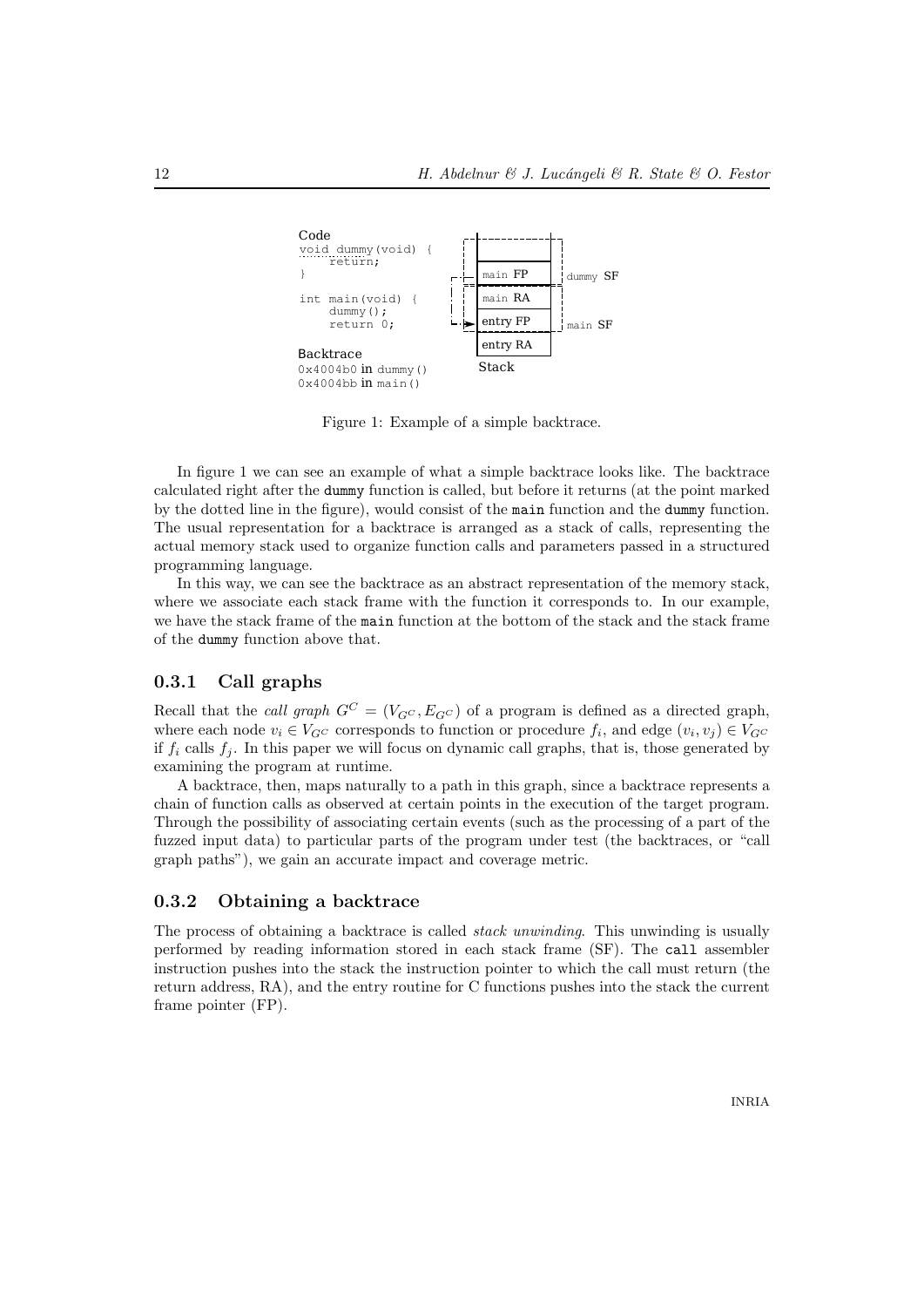Therefore, to obtain a backtrace at any point in the execution of a program, it is sufficient to follow the chain of saved frame pointers. As we show in figure 1, each frame pointer points to the beginning of its corresponding stack frame. Stack frames are marked with a dashed rectangle, while the actual "pointing" is shown with a dashed-dotted line. In the stack frame we can find the return address and the next frame pointer in the sequence, which we can use to repeat the process, until we reach the end of the stack. Knowing that the call instruction takes 5 bytes, we can use the return address to calculate the place in the code where the call to each function was made, and therefore we can reconstruct how the program got to any particular place in the code.

A usual optimization for production-ready binaries is to avoid using an explicit frame pointer, therefore making one or more additional registers available for program use. In a binary compiled with this optimization, the unwinding has to be done using information stored in the binary itself. Many compilers, including GCC, support the DWARF debugging format [34]. DWARF includes records that are specifically aimed at performing stack unwinding, and these records are included in ELF binaries even when no debugging options are selected. There are libraries available that can parse DWARF debugging information and perform the stack unwinding (even in ptrace'd processes). We wrote a simple Python interface to one of these libraries using SWIG<sup>3</sup> to allow our tracer to handle any kind of binary.

#### 0.4 Tainted data graphs

Tracing memory copy functions allows us to build what we call *tainted data graphs*. In this section we will introduce these graphs, and show how they can be used to obtain information about the impact of a fuzzed input sent to a target program. We assume that the target application embodies a protocol parser. Tainted data graphs are directed graphs  $G<sup>T</sup> = (V<sub>G<sup>T</sup></sub>, E<sub>G<sup>T</sup></sub>)$ , where each node  $v<sub>i</sub> \in V<sub>G<sup>T</sup></sub>$  represents a memory buffer and the contained data. Therefore, we can define each of the nodes in the graph as a triple:

$$
v_i = (a_i, s_i, c_i)
$$

where  $a_i$  is the address in memory of the buffer represented by node  $v_i$ ,  $s_i$  is the size in bytes of the buffer, and  $c_i$  is a binary string of length  $s_i$  with the contents of the buffer.

During the execution of a program it might happen that the same memory area is used more than once to store different information. This can happen either because the program reuses an allocated buffer, or because the same memory address is allocated twice. For that reason is not enough to have each node in the graph represent just a memory address and its size, but we also need to take into account the content of the buffer, to distinguish the different uses of the same memory area.

<sup>3</sup>SWIG, the Simplified Wrapper and Interface Generator, is a software development tool that connects programs written in C and C++ with a variety of high-level programming languages, such as Python.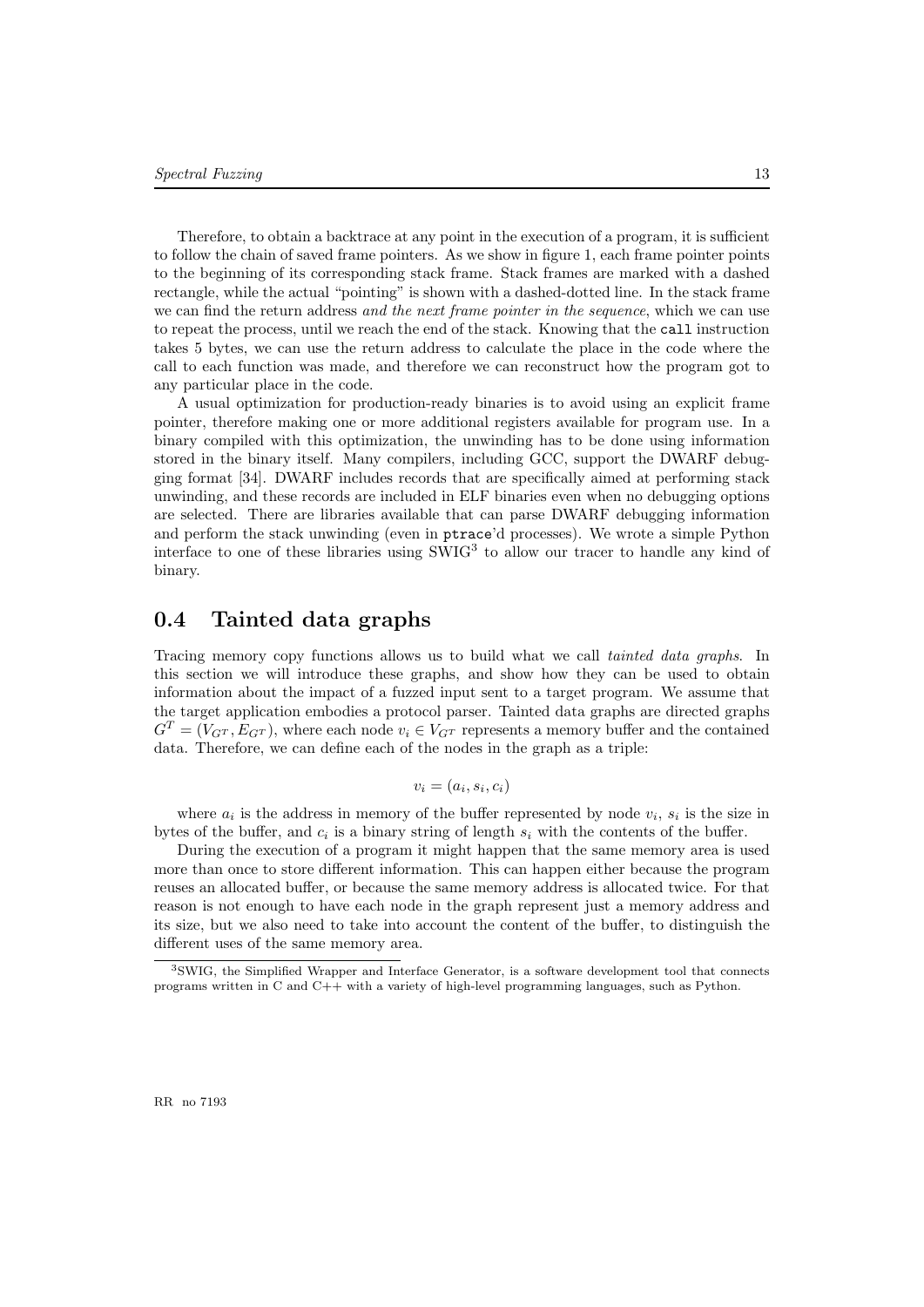Listing 1: Code example for tainted data tracking.

```
int process_valid_msg ( void * buf , tree_t * tree ) {
    void * method = malloc ( METHOD_MAX_LEN );
    memcpy ( method , buf , tree -> m_len );
    ...
}
int process_invalid_msg ( void * buf ) {
    void * method = malloc ( METHOD_MAX_LEN );
    memcpy ( method , buf , METHOD_MAX_LEN );
    ...
}
int main (void) {
    tree_t * tree ;
    void *buf = read_msg();
    if ( tree = parse_msg ( buf )) {
         process_valid_msg ( buf , tree );
    else {
        process_invalid_msg ( buf );
    }
    return 0;
}
```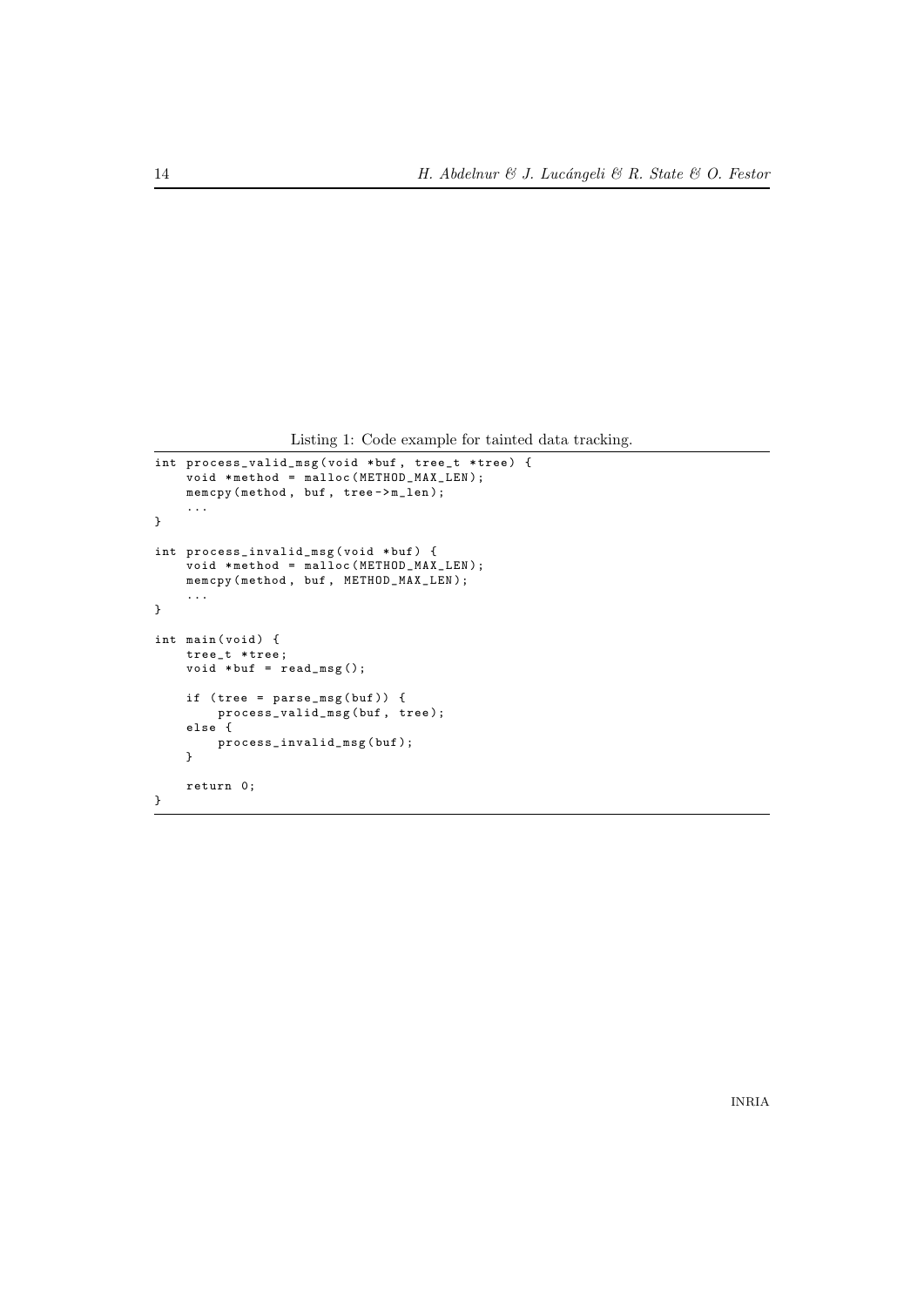

Figure 2: Simple parsing example.

Each time a memory buffer, or part of it, is copied to another buffer using memory copy functions, we add nodes and edges to the tainted data graph. A directed edge  $(v_i, v_j)$ between nodes  $v_i = (a_i, s_i, c_i)$  and  $v_j = (a_j, s_j, c_j)$  represents the effect of a memory copy function that propagated tainted data from the buffer at address  $a_i$  into the buffer at address  $a_i$ .  $s_i$  is usually smaller than  $s_i$  as data is not necessarily copied from the beginning of the Source buffer but from the middle, to extract certain parts of the buffer into another.

Each edge  $e_{ij} = (v_i, v_j)$  is labeled with the backtrace  $b_{ij}$  obtained at the point of the call to the memory copy function. In this way we know exactly in what part of the program each copy was done, and we can therefore associate the processing of certain fields in an incoming message to certain parts in the code.

Many edges may share the same backtrace, as the same part of the code might copy different parts of the input message. Thus, the total number of backtraces,  $n_B$ , can be smaller than the total number of edges in the graph,  $\#(E_{G}T) = m$ . We can therefore associate to each backtrace  $b_k$ ,  $1 \leq k \leq m$ , a set of strings  $S_k$ .  $S_k$  contains, for each edge  $e_{ij} = (v_i, v_j)$  labeled with backtrace  $b_k$ , the token  $c_j$ , that is, the token that was copied when the backtrace was calculated.

While it might happen that a particular value is copied to a destination buffer and then back to the source buffer, thus creating a cycle in the tainted data graph, such cases armoste unusual, and the tainted data graph is actually a directed tree. Therefore, we will refer to these graphs as tainted data graphs or tainted data trees without distinction.

As we are tracing memory copy functions, the backtraces that we obtain consist of the chain of calls from the main function of the program up to the call to the memory copy function. Since the control flow leaves the code of the program at this point, we are not losing information by ending the backtraces at this point. In listing 1 we show a simplified code example that illustrates how a malformed message might take the program through a different code path, and how we can learn about this as the program calls a memory copy function from a different place.

RR no 7193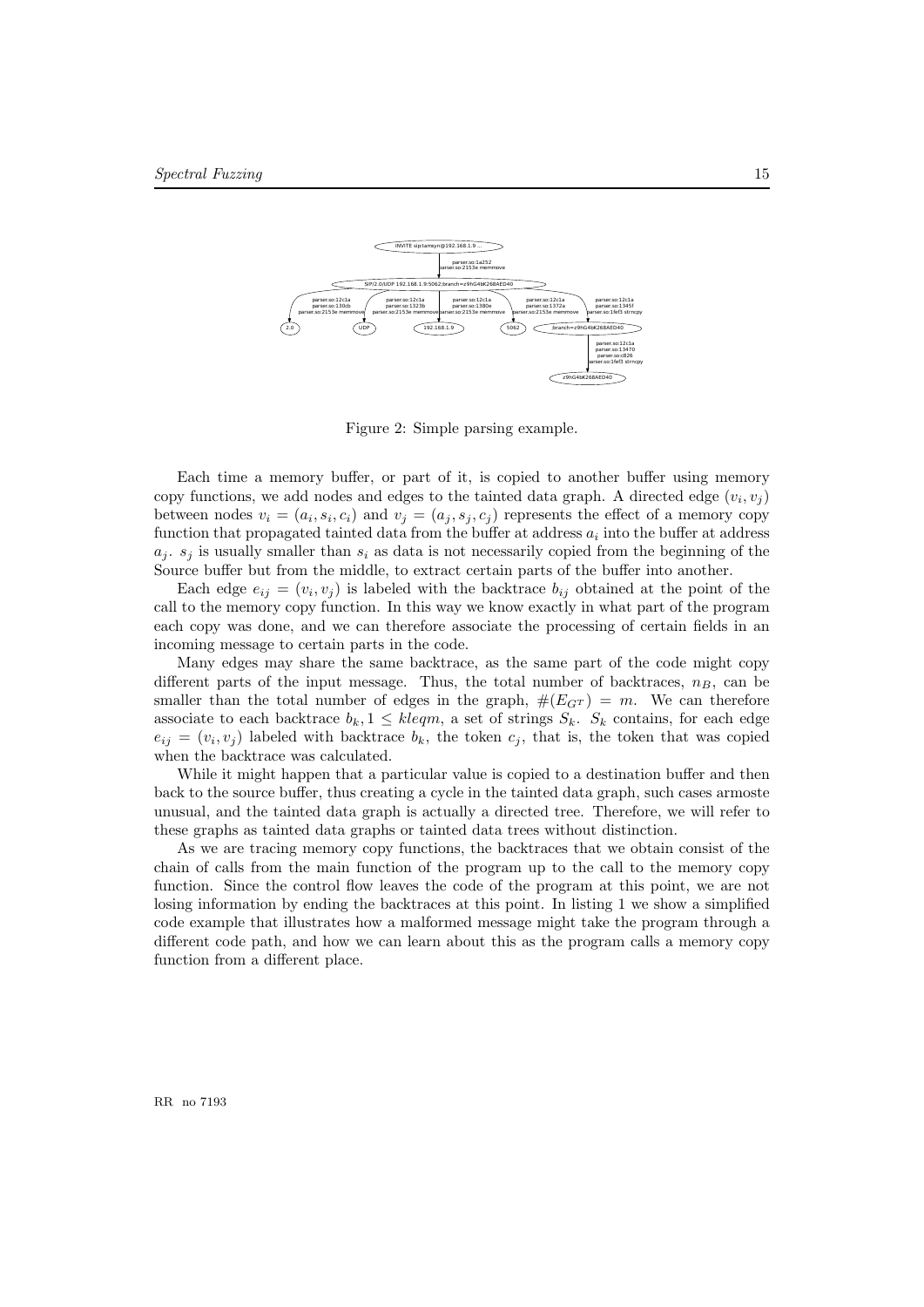Figure 2 shows a small subgraph of the tainted data graph associated with the parsing of a  $SIP<sup>4</sup>$  message by the program Linphone. As an example, the figure shows only the content of the buffer in the nodes. The example clearly shows how Linphone processes the Via line of a SIP message, extracting the relevant fields (protocol version and transport, IP address and port, and branch value).

#### 0.4.1 Relative instruction pointers

Since the main objective of the tracer is to use it together with a fuzzer, we need the output of the tracer to be comparable across runs of the traced program. It is normal for the traced program to crash during the fuzzing process (after all, that is the goal of the fuzzer), so we need a way of comparing tainted data graphs that are generated by two different runs of the same program.

The tainted data graphs contain both information related to the data being received, and information related to how the application processes this data. In particular, due to the fact that programs are not always loaded at the same virtual addresses each time they are executed [35], the instruction pointers we get in the backtraces might differ in two different executions of the same program.

In the case of GNU/Linux, which is the operating system in which we wrote the tracer, the above does not happen for the main executable of the program, since the executable file is always loaded at the same virtual address. However, the library files that the program uses are not always mapped at the same virtual addresses. This means we need a way of making backtraces in different runs comparable.

Luckily, Linux's memory management itself provides the solution. In Linux, all memory management is done in the form of *mappings*. A memory mapping is a contiguous area of virtual memory which contains a particular resource. This resource can be, among other things, real physical memory, or memory-mapped files such as the main executable and associated libraries. The information about these mappings is easily accessible as a pseudofilesystem. For each mapping, we can discover the start and end addresses, and the resource that's mapped in that area of the memory. This allows to pin each instruction pointer found in the backtrace to its corresponding mapping, and then see that instruction pointer as a relative offset to the beginning of its corresponding mapping, instead of as an absolute virtual memory address.

In that way, while the main executable or a library file might get loaded at different virtual address, as long as the files are not recompiled, the different instructions in the code for each file will always be located at the same offset in the file, and therefore at the same offset from the beginning of the mapping. By linking each instruction pointer to an offset into the file that contains the code being executed, and using that value in the backtrace in place of the absolute instruction pointer, we can safely compare different runs of the same program.

<sup>4</sup>SIP, the Session Initiation Protocol, is the main signaling protocol used in VoIP deployments.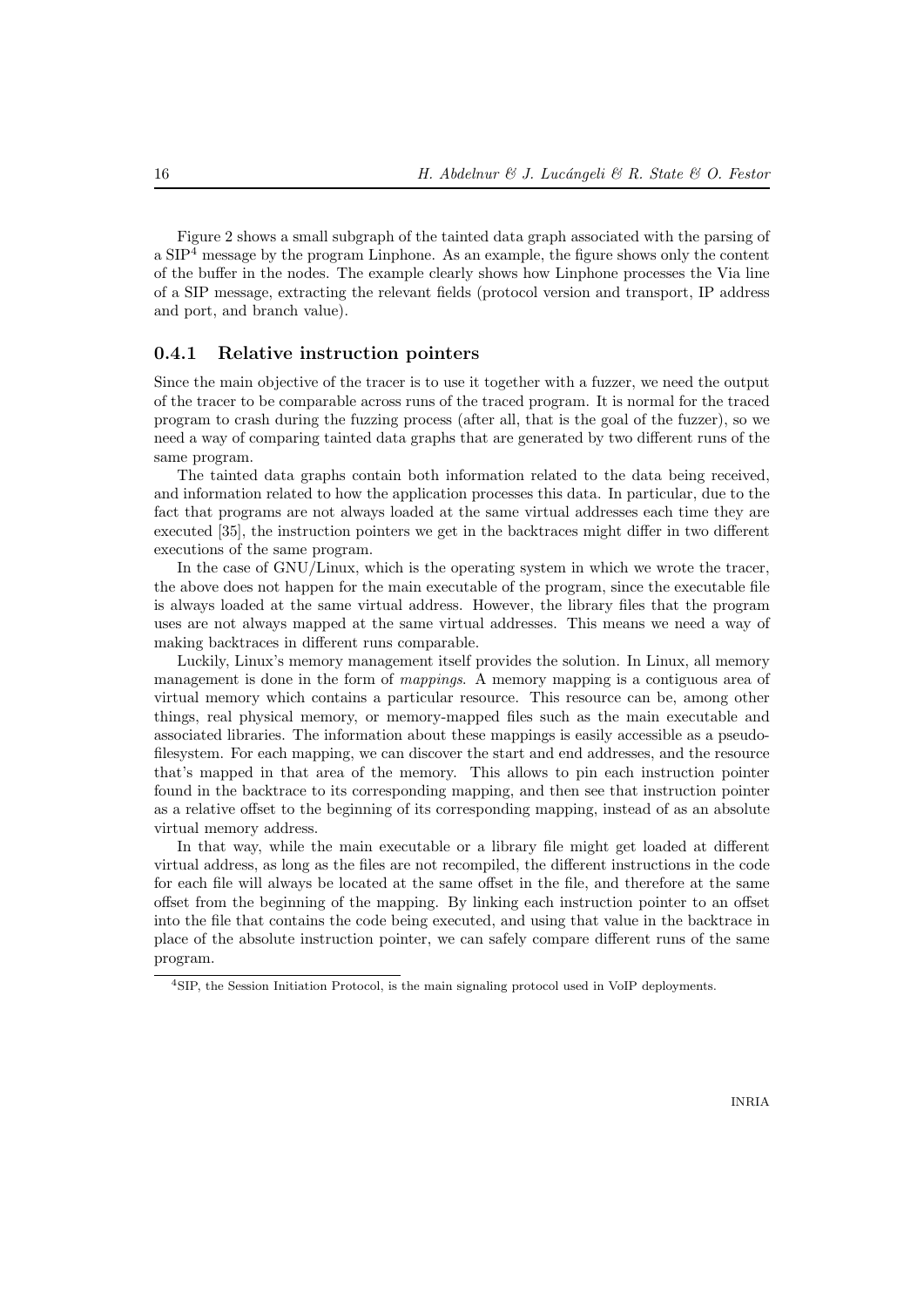#### 0.5 Measuring a fuzzing process

This section proposes a modeling framework for measuring the impact of a fuzzer. We assume no knowledge of the source code, but assume that system-level tracing is possible. The tracing gives the tainted data graph associated with each input. The objectives of this measurement are twofold: firstly is to quantify a fuzzing tool and thus be able to compare different fuzzers and secondly to evaluate different fuzzing strategies within the same fuzzer and drive the fuzzing process. This can be done by improving the fuzzing strategy to obtain better results.

Recall that the tainted trees that the tracer generates include the backtrace of each point in the program where tainted memory was copied. These backtraces represent different paths in the call graph of the program, or, more accurately, in the subgraph of the call graph of the program that is related to protocol parsing.

The information obtained from the tainted data trees allows us to associate each backtrace (or path in the call graph of the program) with the set of values that that particular path processes. In section 0.4 we introduced these sets  $S_k$ , which we associate with each backtrace  $b_k$ .

Since the information provided by the tracer is independent of any particular run of the program being tested, different test cases of the same fuzzer can be compared and analyzed together. Each message sent by the fuzzer generates a tainted data graph, thus the n messages generated by a fuzzer will generate tainted data graphs  $G_1 \ldots G_n$ . These are grouped together in a fuzzing session. The backtraces associated to each of these tainted graphs,  $b_{1_1} \ldots b_{1_r}, \ldots, b_{n_1}, \ldots, b_{n_s}$ , can be taken together as the set of call graph paths exercised by the fuzzing session. Moreover, the sets  $S_{i_k}$  for the same backtrace  $b_k$  in all n test messages can be combined, to obtain sets  $S'_{k}$  for backtrace  $b_{k}$  globally for the fuzzing session. Those sets contain all the different values that the fuzzing session was able to exercise with each backtrace.

#### 0.5.1 Coverage

The problem of evaluating the coverage obtained by a fuzzer is greatly simplified by approaching it in terms of backtraces. A straightforward visualization is presented in figure 3. We order all the backtraces obtained by two fuzzers, and then graph  $\#(S'_k)$ , the number of different values each fuzzer was able to exercise in each backtrace. This graph allows simultaneous visualization of both the breadth of each fuzzer (its coverage, how many different call paths the fuzzer exercises) and the depth of each fuzzer (how many different values the fuzzer makes each backtrace process). We include results of our own fuzzer: we call it  $KiF$ in order to comply with the double blind submission guidelines.

Figure 3 shows how two fuzzers,  $KiF$  and  $PROTOS<sup>5</sup>$ , compare when used to test the Linphone SIP client. We can see clearly how one of the fuzzers,  $KiF$ , gets almost 17% more coverage than the other (PROTOS), as KiF covers 350 backtraces versus 300 for PROTOS.

<sup>5</sup>A very well-known SIP security test suite.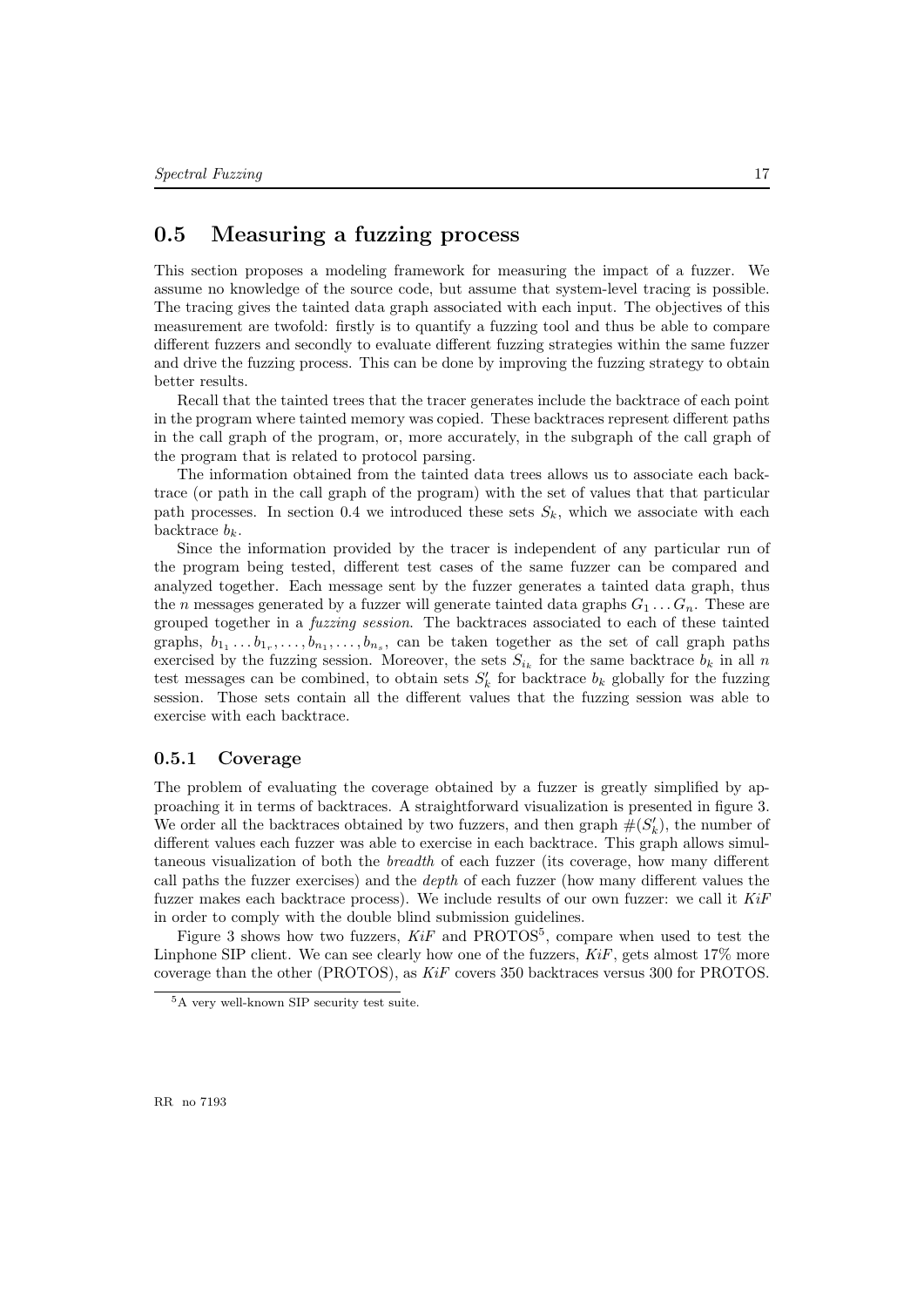

Figure 3: Coverage of different fuzzers on Linphone.

This increase in coverage comes while increasing the depth of the testing, and using the same number of messages.

In this way, different fuzzers can be visually assessed and compared, and the best one for each situation can be chosen. Sometimes is better to choose tests that guarantee good coverage, and sometimes one might want to be sure that specific code paths are being thoroughly tested. Our evaluation allows to select either depending on need.

Even more interesting is the possibility of using this information to optimize the fuzzing process. Different fuzzing strategies for the same fuzzer, or even different fuzzers, might cover the same call paths. Therefore, it is possible to extract, from all the different fuzzers or fuzzing strategies, a minimal subset with the same coverage, but a much reduced runtime.

The backtraces associated with each fuzzer can be seen as sets, each fuzzer being identified with the set of backtraces it managed to test. Therefore, we are faced with the set covering problem. In the set covering problem, out of a family of sets that are all subsets of the same universe, one wants to select the smallest subfamily which contains all the elements present in all sets in the original family. In our case, each fuzzer or fuzzing strategy represents a set, and the backtraces are the elements of the set.

Unfortunately, the set covering problem is NP-hard, and therefore no known polynomial time algorithms solve the problem. However, a simple greedy algorithm can be guaranteed to obtain a solution that is only a factor of  $log(n)$  worse than the optimal [13].

More formally, we have a family F of n sets,  $S_1 \ldots S_n$ , and we want to select some of them,  $S_{k_1} \dots S_{k_m}$ ,  $m \leq n$  so that:

$$
\bigcup_i S_i = \bigcup_j S_{k_j}
$$

INRIA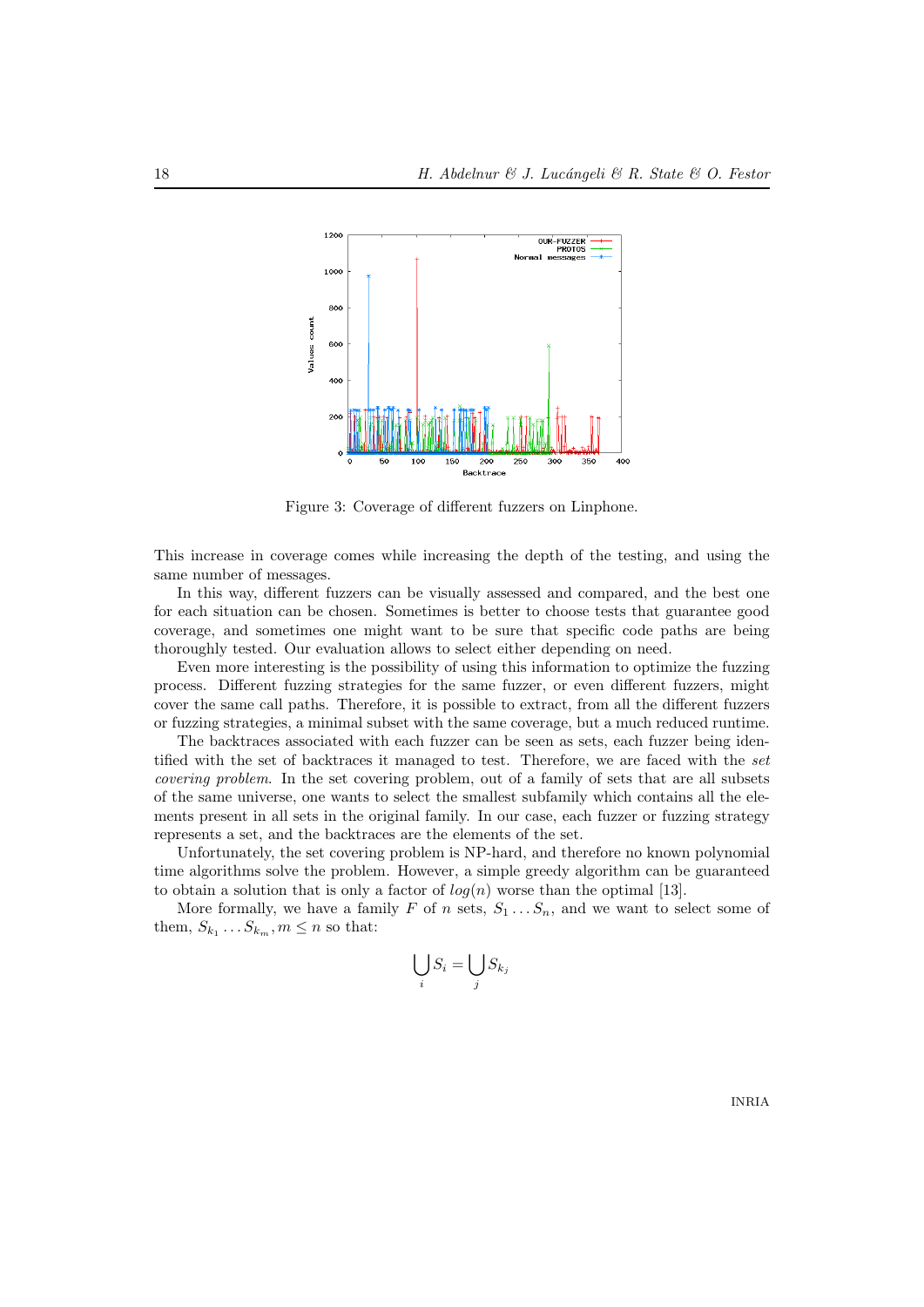

Figure 4: Coverage of a full OUR-FUZZER test on Linphone

The polynomial-time greedy algorithm achieves, in the worst case, a solution that needs  $mlog(m)$  sets, if m sets were needed by the optimal algorithm. This simple greedy algorithm is shown in algorithm 1.

| Algorithm 1 Greedy algorithm for set cover                                       |
|----------------------------------------------------------------------------------|
| <b>Require:</b> family F of sets $s_1 \tldots s_n$                               |
| make $R$ the result family                                                       |
| while there are uncovered elements do                                            |
| select the set $s_{max}$ in F which has the largest number of uncovered elements |
| add $s_{max}$ to R                                                               |
| mark all the elements in $s_{max}$ as covered                                    |
| end while                                                                        |
| <b>Ensure:</b> $\bigcup_{s \in F} s = \bigcup_{t \in R} t$                       |
|                                                                                  |

We applied this algorithm to a complete run of  $KiF$ , which consisted of testing 167 different ways of mutating an input message. The result of this complete run is shown in figure 4. We were able to extract a subset of tests from the full  $KiF$  battery which manages to get the same coverage, but using only 8 different mutations, as shown in figure 5. This is less than 5% of the original, reducing running time for the test in 95%, while maintaining the same coverage.

The simple counting of the number of backtraces that each fuzzing strategy contributes can be a good first approach, but this lacks a more synthetic and comprehensive metric. There is no means of distinguishing between one strategy that manages to exercise a backtrace more than the other. A simple utilization of set cover might provide a solution that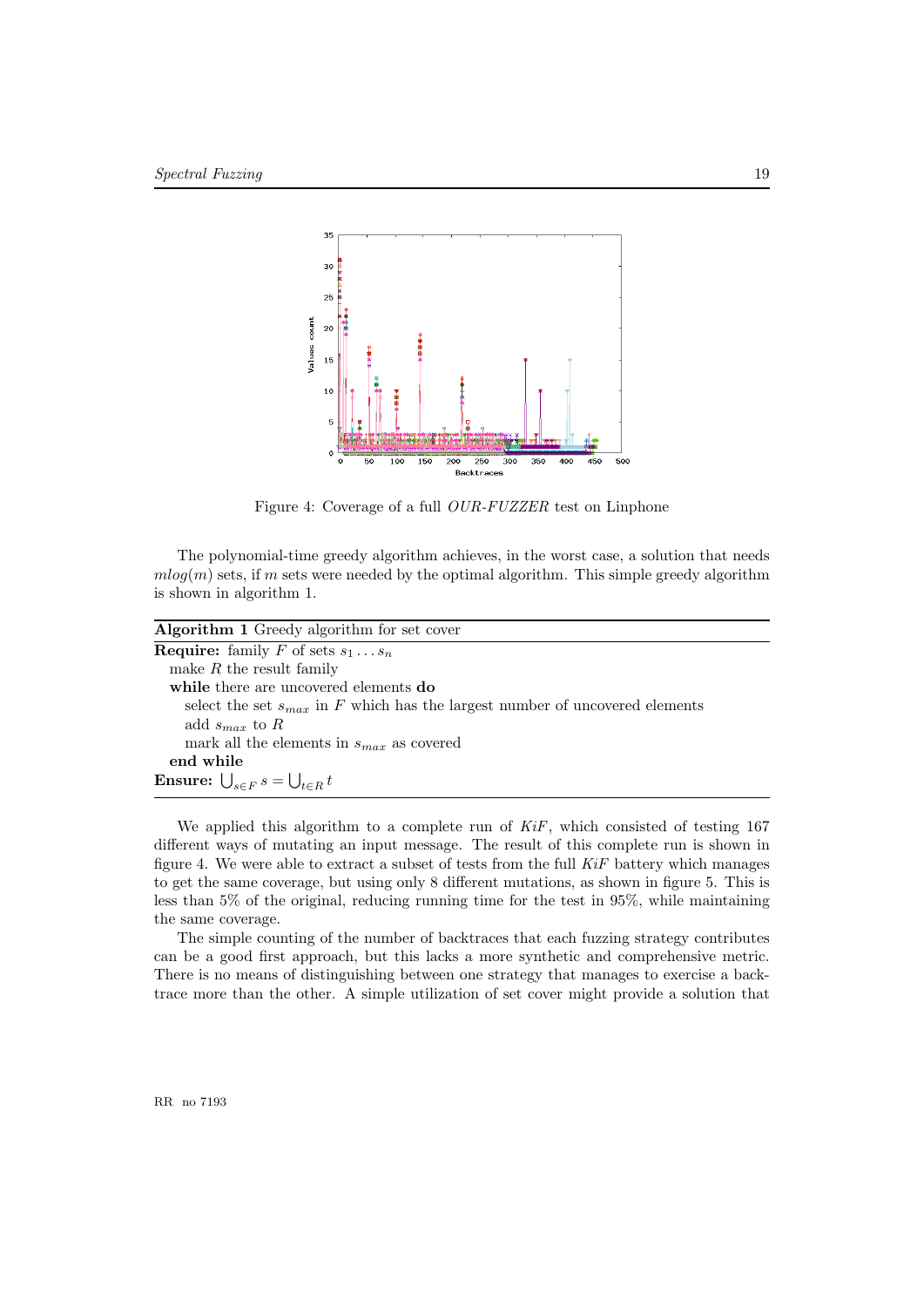

Figure 5: Minimal coverage extracted from the previous test on Linphone.

manages to exercise all the backtraces seen in the fuzzing session, but this can occur with significantly smaller numbers of different values.

The key to overcoming this obstacle is to relax the operation of the set cover problem, making the "greedy" in the greedy algorithm a definable metric. In the simplest form of the algorithm, the set chosen at each stage is the one that contains the most uncovered backtraces. However, by changing this into a metric that also takes into account the number of values exercised in each backtrace, we can select a subset of the fuzzing strategies that cover all the backtraces and also exercise each backtrace with the largest number of values.

#### 0.5.2 Spectral power and entropy of fuzzing

Consider n fuzzing strategies which have in total a combined set of  $m$  backtraces. This data can be tabulated into an  $n \times m$  table, in which there is one row for each strategy, one column for each backtrace, and position  $(i, j)$  in the table holds the number of different values that strategy  $i$  managed to exercise on backtrace  $j$ . Many backtraces are exercised only by a subset of the strategies, so the strategies that do not see a particular backtrace are assigned a 0 in that position. Similarly, we can define the representation in the  $m$  dimensional space for each message  $q$ , where the element  $q_i$  is the number of different values that were exercised on the backtrace j.

In this  $m$  dimensional space, we consider two different measures to quantify the fuzzing process.

The first is a measure related to the "power" of the strategy, i.e. how many different values it exercises. For this we chose the regular Euclidean space norm. The instantaneous power of an input  $q$  is defined as: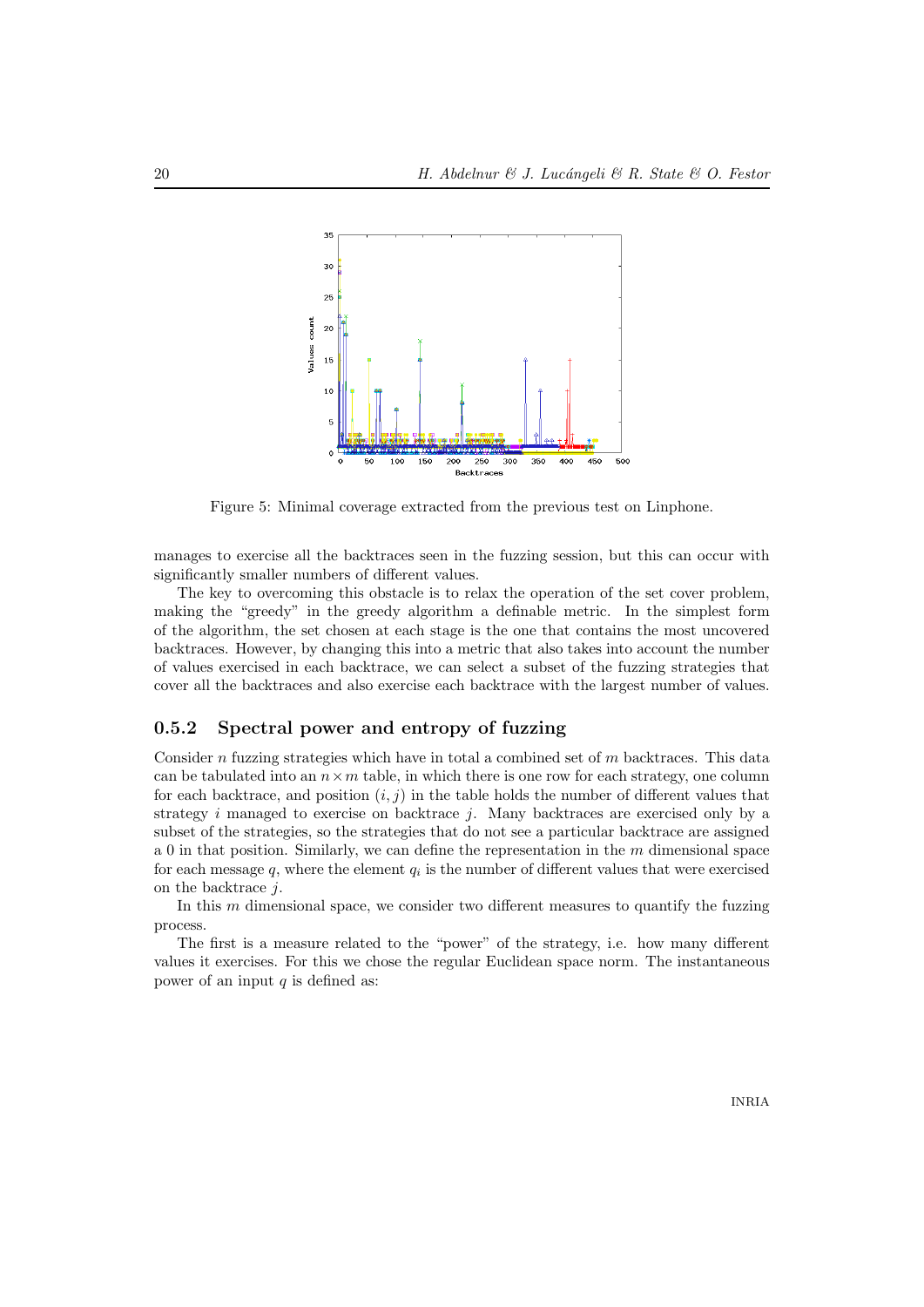$$
Power(q) = \sqrt{\sum_{i=1}^{m} q_i^2}
$$

The other important metric that we consider helps us see whether a strategy covers all backtraces equally or deviates substantially towards particular sections of the code. Optimally, one would like to have a strategy with good coverage and also a significant amount of testing in each backtrace, but usually this is not the case, at least not for individual strategies.

We define the average power signal of an input message  $q_t$  at instant t to be:

$$
Power(q_t) = \frac{\sqrt{\sum_{i=1}^{m} q_{i,t}^2}}{t}
$$

The vector  $(q_{1,t}, \ldots, q_{m,t})$  gives the number of different values that have been tested in the different backtraces until time t. Note the difference between the vector  $(q_{1,t}, \ldots, q_{m,t})$ and the vector  $(q_1, \ldots, q_m)$ . The vector  $(q_{1,t}, \ldots, q_{m,t})$  provides a cumulative view over time up to t. The vector  $(q_1, \ldots, q_m)$  represents just the value counts for the backtraces exercised by input  $q$ .

Intuitively, the power signal of a message gives an instantaneous indication of the coverage. Inputs having high power values are typically responsible for having generated many values for the backtraces. When considering this measure, the average power signal is a global indicator. This indicator reflects the long term behavior of a fuzzing process. Figure 6 illustrates the average power signal for two fuzzers. We can observe that one of the fuzzers consistently generates a higher average power signal than the other. It is natural to investigate why PROTOS achieves such a low average power. We have manually analyzed this issue and realized that many inputs generated by PROTOS were discarded in early parsing phases. This happened because the inputs were too malformed. Early filtering by the application was thus discarding them. In this way, few new backtraces were discovered. Our tool, however was generating input that achieved a better trade-off. It was malformed but still capable to be processed by additional functions of the target application.

The power signal itself gives only a partial overview, since large power levels can be obtained by just testing one single backtrace with many different values. Since we need also to measure the overall distribution of backtraces, a complementary measure is given by the entropy of an input message. We define the entropy of a message  $q$  to be:

$$
H(q) = -\sum_{i=1}^{m} r_i \log(r_i)
$$

where:

$$
r_i = \frac{q_i}{\sum_{i=1}^m q_i}
$$

RR no 7193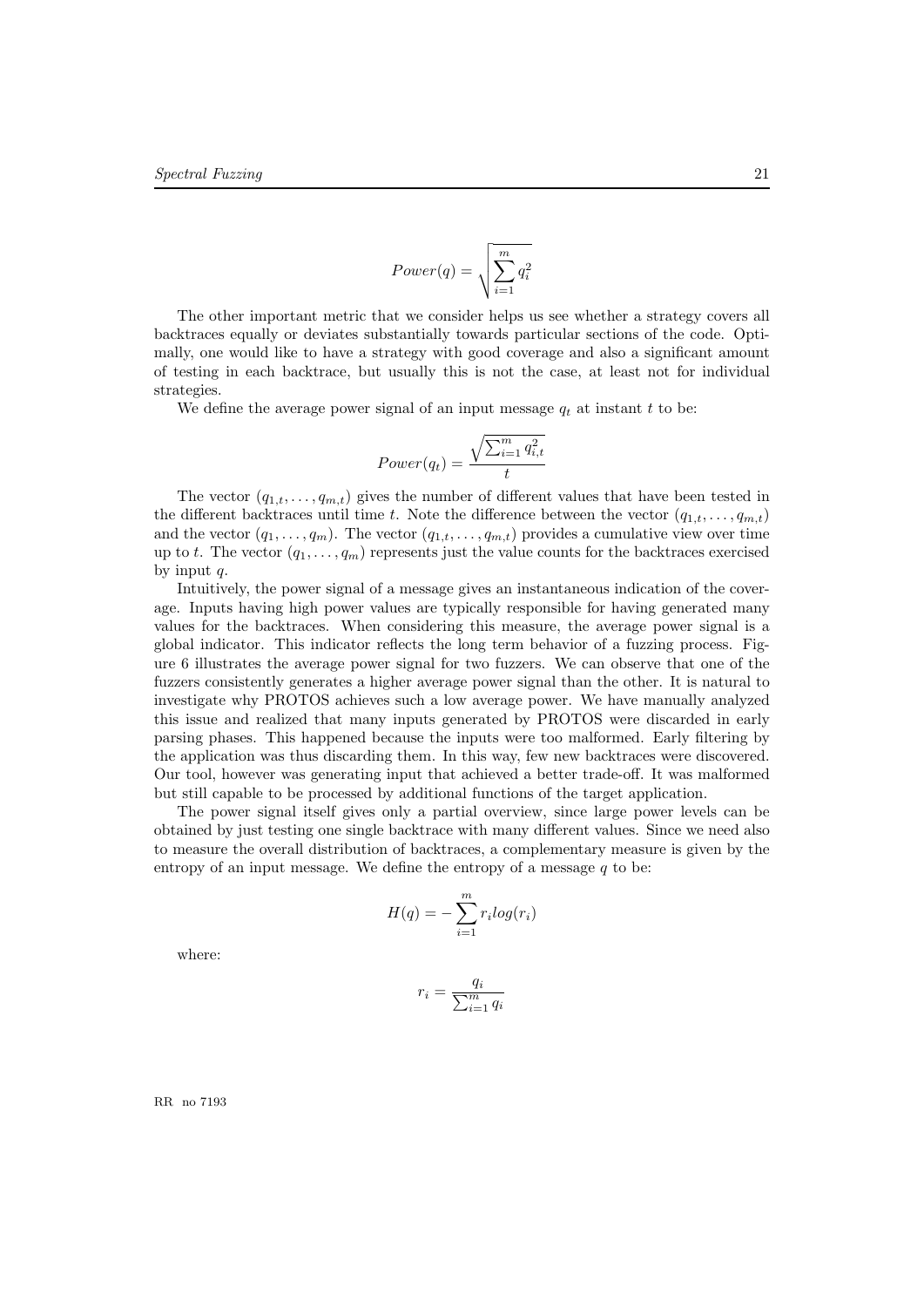

Figure 6: Average power for two fuzzers on Linphone



Figure 7: The entropy of a fuzzing process on Linphone.

The entropy of an input message is a good indicator of the code coverage. High entropies are associated with messages that hit many backtraces with many different values. Figure 7 shows a comparison of two fuzzers. The X axis represents the individual message indexes, the Y axis gives the per message entropy.

It is useful to analyze a fuzzing process from both an entropy as well as a power perspective. Figure 7 shows for instance, that one fuzzer (PROTOS) achieves a lower entropy than normal inputs for many of its messages. This is due to malformed inputs that get discarded in early parsing phases. Our tool  $KiF$  obtains a much higher entropy than normal inputs, but the last subset of messages generated by PROTOS narrowly beats our tool. This shows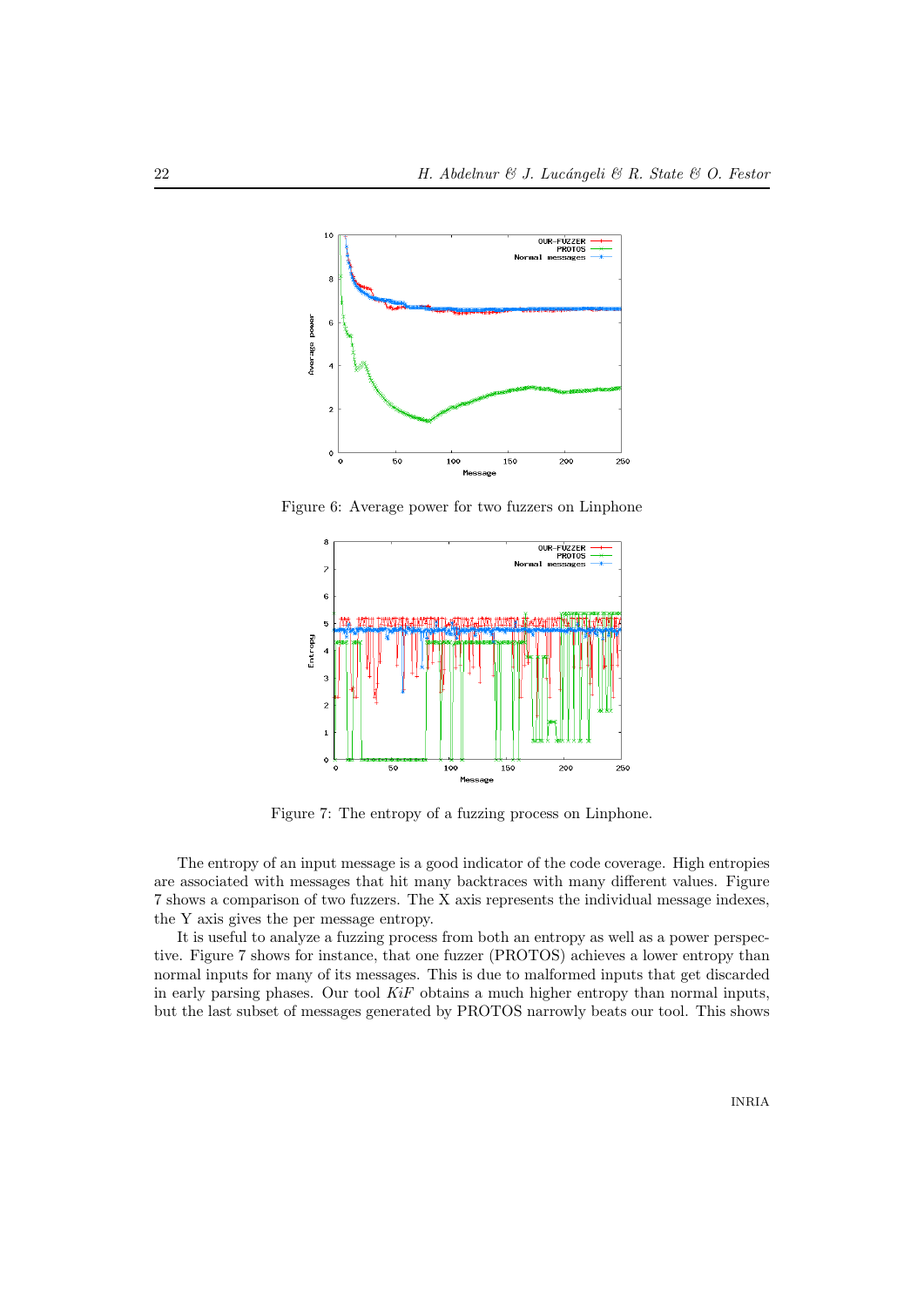

Figure 8: Average power for two fuzzers on SJphone.

the importance of knowing the impact of the fuzzing in each particular target. The message variations chosen by PROTOS for the first third of the messages are not useful against Linphone.

Comparing figure 7 and figure 6 we conclude that we have generated input data that had much more variation (expressed by the entropy) in the backtraces than PROTOS or legitimate inputs. However, the total number of values/tokens (expressed by the power) remains comparable with the one of normal input data.

However, both power and entropy are "average" metrics, and so we might lose some information by focusing solely on them. Figure 3 shows that  $KiF$  gets a higher coverage than both PROTOS and normal messages. This suggests that entropy is an effective way of condensing coverage information in a single number. Even though PROTOS achieves high entropy only for the last messages, it also gets a higher coverage than normal messages.

Obviously, the specific target application plays a major role in how a fuzzer is scored. It is therefore natural to assess the same fuzzers on a larger set of target applications in order to assess their efficiency. We have tested several other SIP clients. In the following we illustrate the case of SJphone when assessed with the same fuzzers used previously to test Linphone. The results are illustrated in the figures 8, 9 and 10.

Figure 8 shows how PROTOS does not manage to keep testing new values and its average power declines with time. Both KiF and normal messages maintain a constant average power because each new message has several identification fields that must be new, and  $KiF$ , on top of that, includes new fuzzed tokens in each message.

Figure 9 shows again that the entropy of the messages generated by PROTOS is low, as in the Linphone case, because these messages are broken enough to be rejected by the first validation checks. There is less difference between the entropy of the messages generated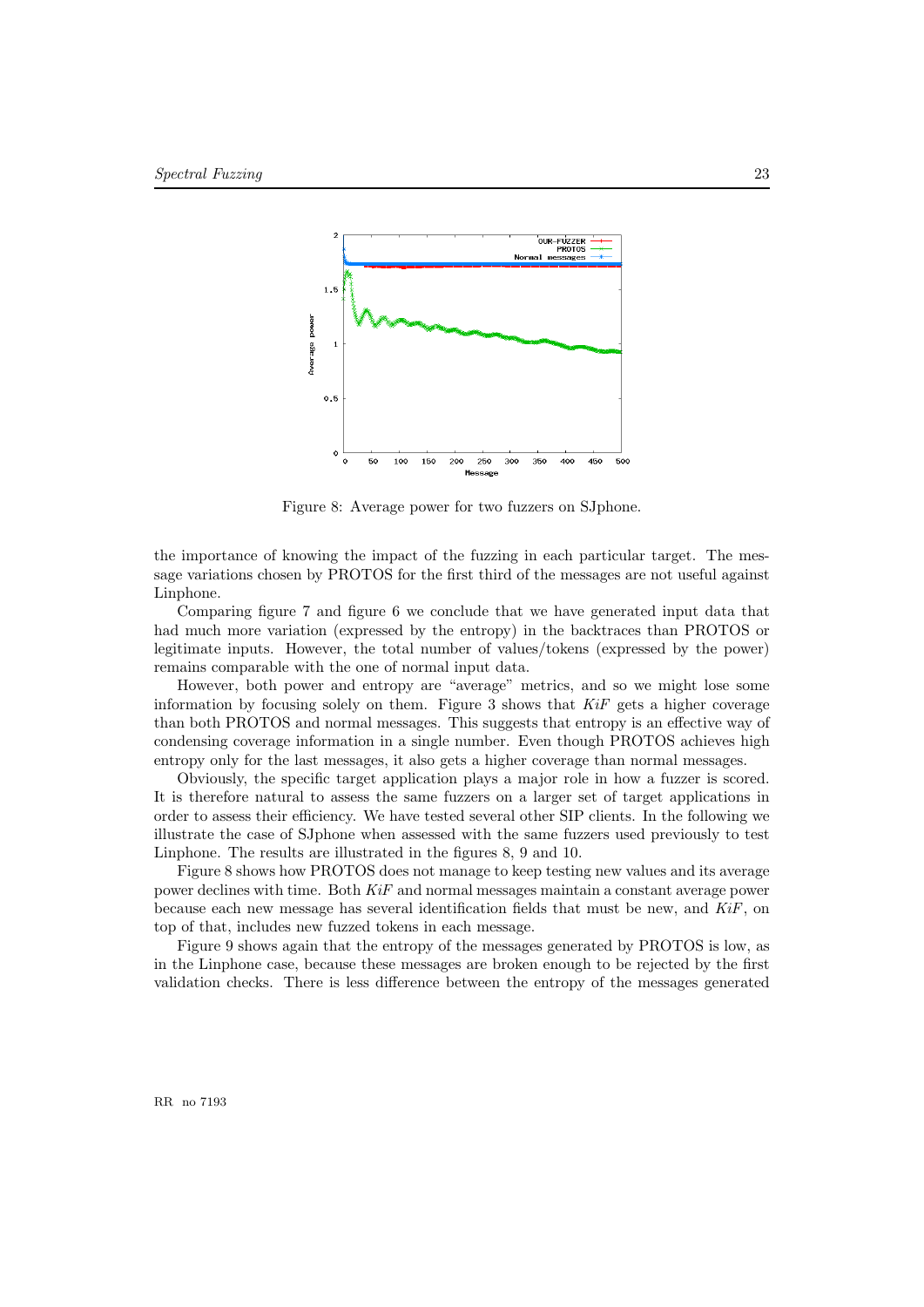

Figure 9: Entropy for two fuzzers on SJphone.



Figure 10: Coverage for two fuzzers on SJphone.

by KiF and the entropy of normal messages, but both KiF and PROTOS manage to build high entropy messages, PROTOS again towards the end of the test.

Finally, figure 10 shows how these high-entropy messages manage to get good coverage both for KiF and for PROTOS, compared with normal messages. Moreover, KiF manages to outperform PROTOS by more than 45%, finding more than 350 backtraces against 240 for PROTOS.

The practical applications of these two metrics (entropy and power) are multiple.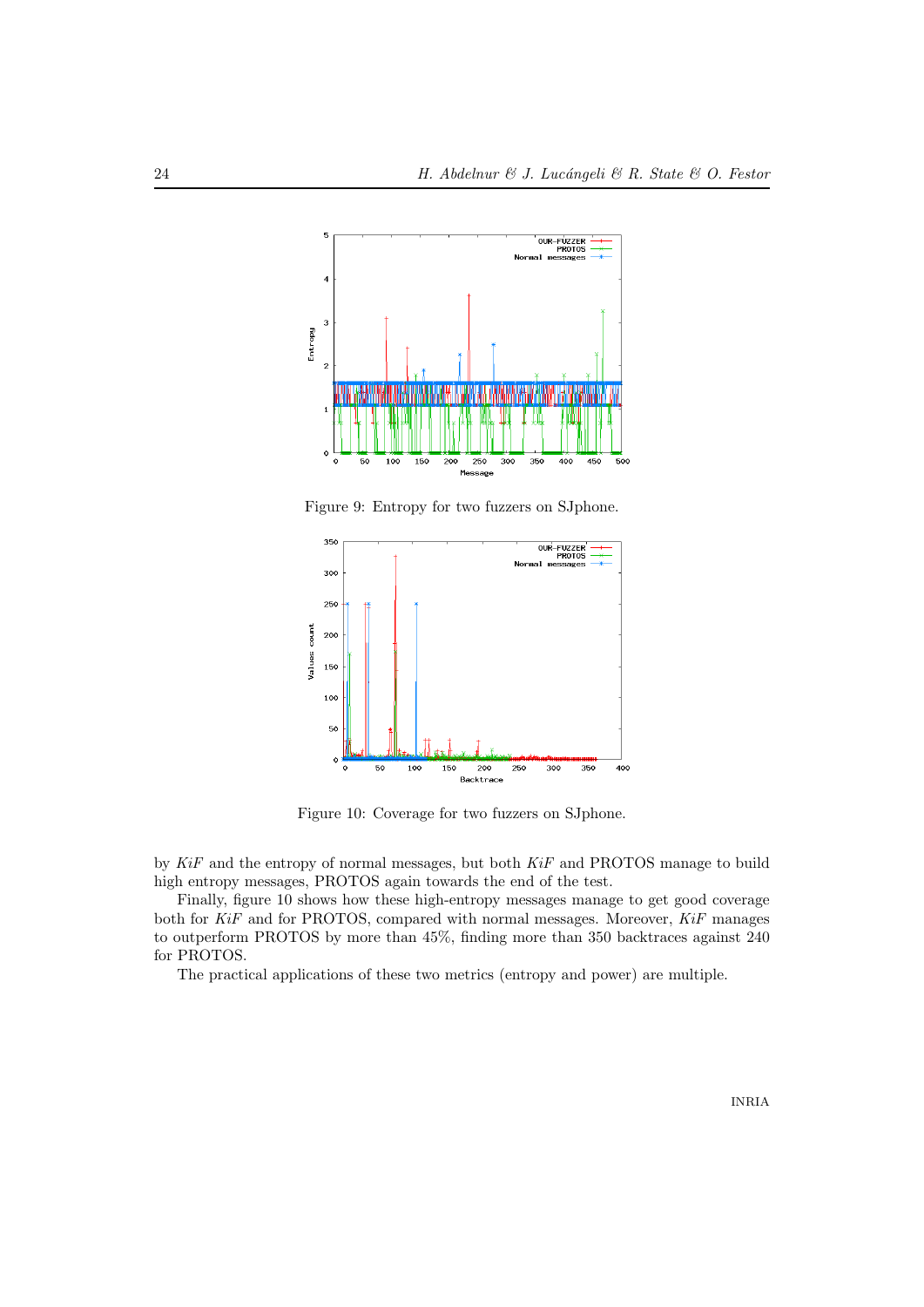- Firstly, they can provide a conceptual tool for assessing the performance of several fuzzing tools. We can identify the fuzzers that generate inputs having high entropy values and provide good long term behavior. That is, we can derive performance charts for comparing fuzzers. The benchmark should be run against several applications. For instance, we can see that the number of values discovered by PROTOS gradually decreases in the SJphone case (see figures 8 and 6 to compare its different behavior for SJphone and Linphone), while  $KiF$  does constantly better on these two cases.
- Secondly, we can select the inputs that achieved high entropy and power values. Figure 11 shows input messages that generate both high entropy and high power. These inputs can serve as initial data for additional mutations: we have implemented a feedbackdriven fuzzer that mutates such inputs in order to increase and optimize its operation. We will describe our feedback-driven fuzzer in the next section.
- Thirdly, we can build standardized test cases using multiple fuzzers. Several fuzzers can be run against an application. All inputs are ranked with respect to their score (entropy, instantaneous power signal). The top-ranked inputs are extracted. In figure 9, we can select all the peaks (independently of the fuzzer having generated it) and use the associated inputs as initial test data. This extraction can be limited by the maximal number of inputs that can be submitted by the given test time. Even if a test case is run against an application for which no tracing is possible (for instance against embedded devices) or against applications that did not serve to build the test case, we argue that software developers will follow similar programming paradigms when confronted with the development of functionally equivalent applications. For instance, the code running on a hardphone and responsible for parsing SIP messages will have to address the protocol syntax and semantics in the same way as a softphone (Linphone or SJphone).
- We can define stopping criteria for a fuzzing process as follows: we continuously monitor the average entropy and global power. If these measures indicate few significant changes then the process can stop. In our implementation we have used simple threshold based schemes, but we are currently looking into more advanced process control techniques.

#### 0.6 Feedback fuzzing

In this section we will describe our fuzzing framework. We are using mutation-based fuzzing coupled with feedback in terms of power and entropy as described in section 0.5.

Mutation fuzzing requires an initial input or message on which malicious modifications are performed. In the article by C. Miller [20], messages generated from scratch covered a wider section of the program execution compared to mutation-based messages. However, the difference in performance reported by the authors was due to the fact that the generation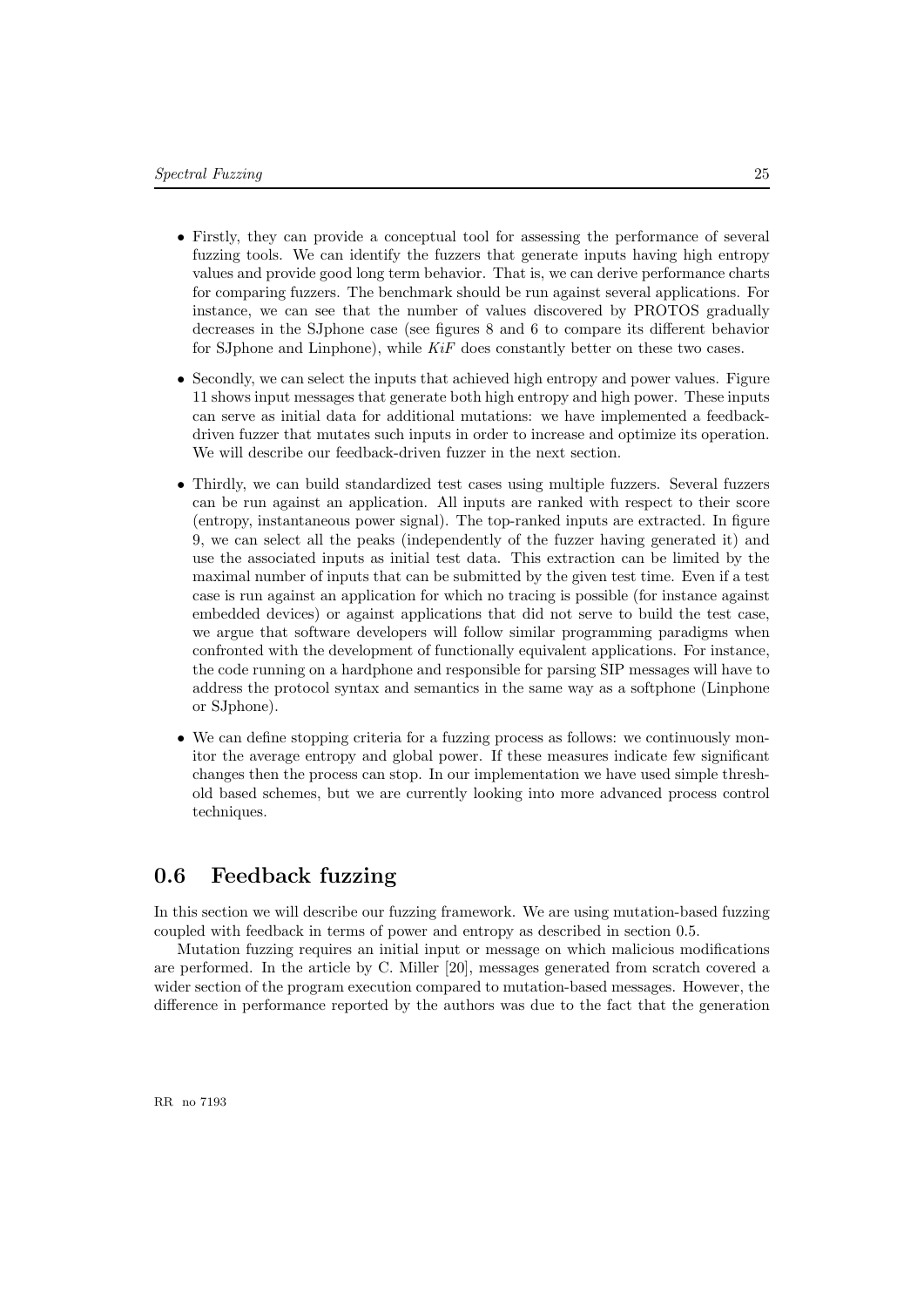

Figure 11: Visualizing input data - impact on both entropy and power for Linphone.

from scratch was based on a generator able to create different types of messages, while the mutation-based method only flipped bytes in the messages. Clearly, this tight constraint will decrease mutation-based fuzzer performance.

In our approach, we chose a hybrid technique: the initial input (the seed) is mutated only over the ranges processed by the target application. Moreover, the mutations are not just simplistic byte flipping, rather they reflect techniques where, for each field, the syntax specification will drive the generation of the mutated value. Thus, we can generate cases that were not presented in the original input using specific ranges that we know to be used by the target application.

We consider that complete parse trees for the input data are available. We have developped a fuzzing engine, that takes as input a context-free grammar (describing the syntax of valid input data) and generates the fuzzer module. This module represents each message using a tree structure, where the root is the main rule of the grammar, each internal node is the reduction of a rule production and the leaves are the content of the message. For the remainder of this article we will call that tree representation a *syntax tree*. The advantage of using the syntax tree is that each node inherits the semantics of the content in which it is composed as well as the complete definition of its syntax construction.

Figure 12 illustrates the tree representation of an IPv4 address, where its grammar is defined in the top-left part of the figure, the address compliant with the grammar is given in the top-right side of the figure and the tree representation in the bottom of the figure. Here, it is important to note that the root node of the tree not only contains the string "192.168.1.200" but also represents the string as an IPv4 address.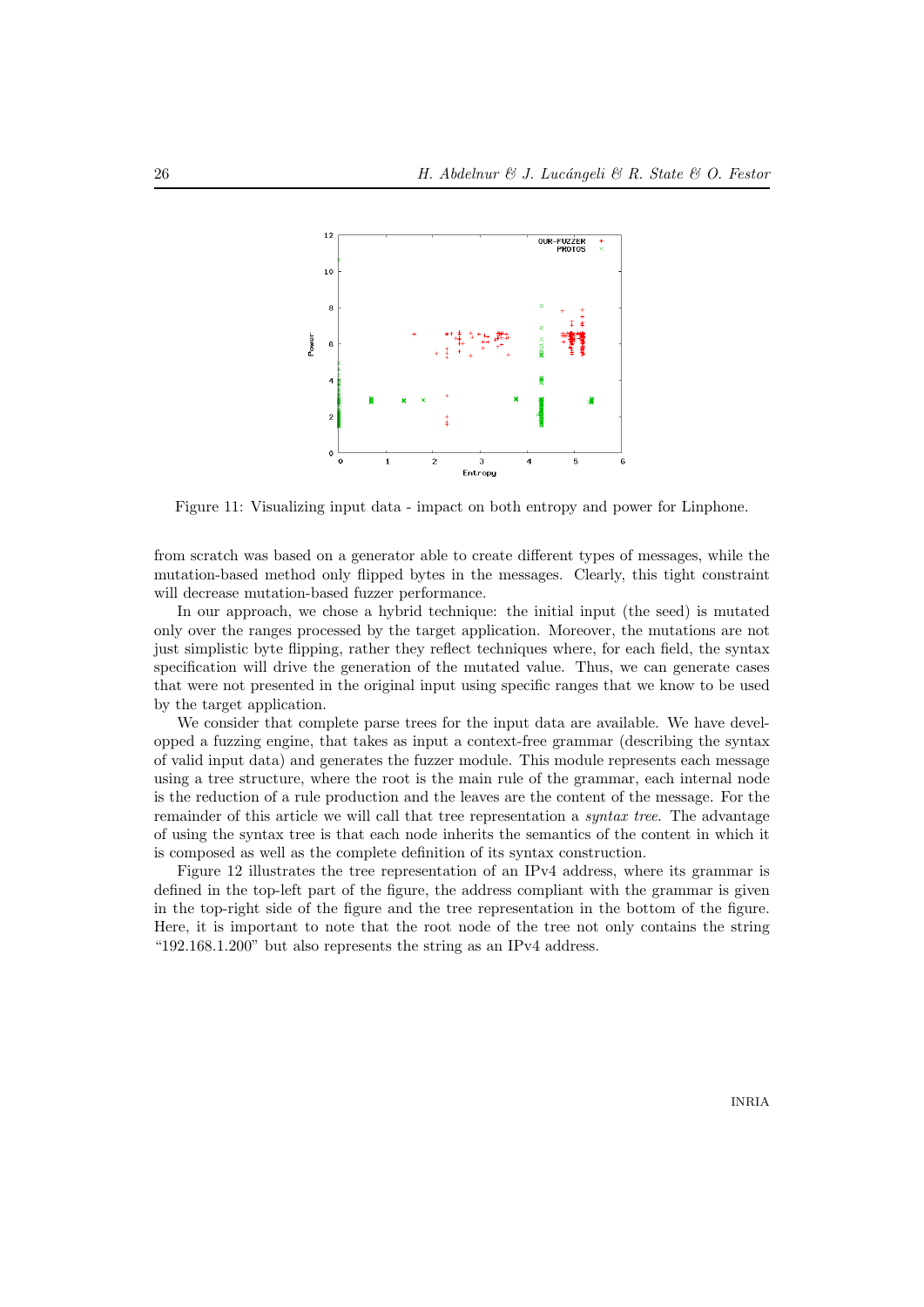

Figure 12: Syntax tree representation of an IPv4 address.

#### 0.6.1 Tainted graph to syntax tree mapping

Starting with an initial set of seeds, we identify the fields in the input data that make good candidates for mutations. It is reasonable to assume that the target program will ignore some of the data provided in the message. For instance, headers like Subject: or User Agent: will be useless for a high-speed proxy that has to deliver the message no matter what the source is or what the subject is. But in the case of an end-user application, these fields can be useful for displaying information on the screen and thus informing the user about the message. Even further, filtering such fields according to what the target program executes will allow the generation of a testing strategy that reduces the number of malformed inputs based on their impact and discard all the mutations which generate messages that have no effect on the target.

Using our developed tracer, we generate a tainted data graph for each of the messages received by the target. The tainted data graph contains, for each node, the part of the message associated with it (represented as a range of indexes into the original input) and all the calls to library functions using that part of the message as an argument. Therefore, we link each *tainted node* to the nodes of the *syntax tree*. In this way we define a relationship between the processed (tainted) data and the syntax tree (represented by the ABNF grammar of the protocol). Thus, from the syntax tree we can deduce the semantics of each value and so arrive at a complete specification of its composition.

The mapping function takes a substring from the message (represented by the tainted node) and finds, in the syntax tree, the node with lowest height that contains the string as a substring. Figure 0.6.1 illustrates the mapping between the tainted graph and syntax tree, where the red arrows in the figure show the mapping. It is worth mentioning that the string represented by a node in the syntax tree is the concatenation of the strings defined in its leaves.

Table 1 shows the average relationship between the tainted graph and the syntax tree representations. We consider the average number of nodes created over the processing of each message, the number of times that that those values were used in the execution, the number of nodes built in the syntax tree that represent the message and the mappings found between the two representations.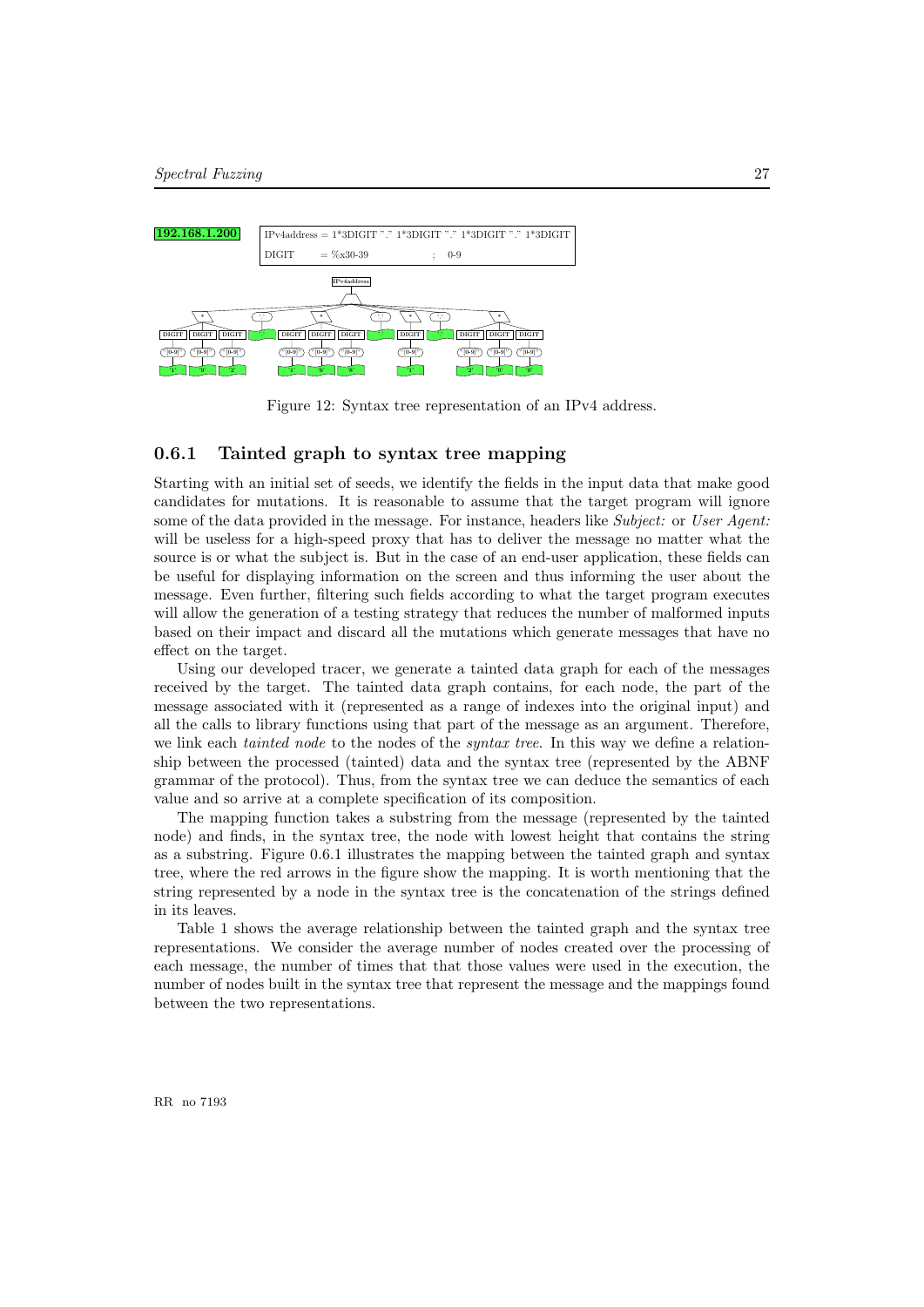

Figure 13: Tainted graph to syntax tree mapping.

| Device                            | $#$ tainted | $#$ used | $#$ syntax | $#$ mappings |
|-----------------------------------|-------------|----------|------------|--------------|
|                                   | nodes       | values   | nodes      |              |
| Linphone $(SIP)$                  | 295         | 945      | 1877       |              |
| SJphone(SIP)                      | 115         | 188      | 1877       | 23           |
| Light <sub>pd</sub> (HTTP server) |             | 82       | 3105       | 32           |

Table 1: Tainted graph to syntax tree relationship.

#### 0.6.2 Maximizing seed coverage

We can reduce the set of inputs by merging different inputs when possible. That could happen only when optional features are present in different inputs. The main idea here is to build one input that shares features with all observed messages. For instance, the target application might receive three different messages, as illustrated by the three tainted data graphs at the top of figure 14. Each of the inputs triggers different execution of backtraces (seen as the colored nodes in the tainted data graphs). We compose a new input by merging these features when there is no overlap (illustrated by the graph at the bottom of the figure). This reduces the number of input seeds but does not decrease the impact of the set of inputs.

Table 2 shows how messages are processed in different applications. We have tested two different protocols, SIP and HTTP. The table shows the size of the initial set of messages that we used for each device, the cardinality of messages found to maximize the coverage and the cardinality of new messages that were artificially created by merging.

| Device                 | $\#$ initial set | $#$ selected set | $#$ merged set |
|------------------------|------------------|------------------|----------------|
| Linphone(SIP)          | 3117             |                  |                |
| SJphone (SIP)          | 3117             | 37               |                |
| Lighttpd (HTTP server) | 517              |                  |                |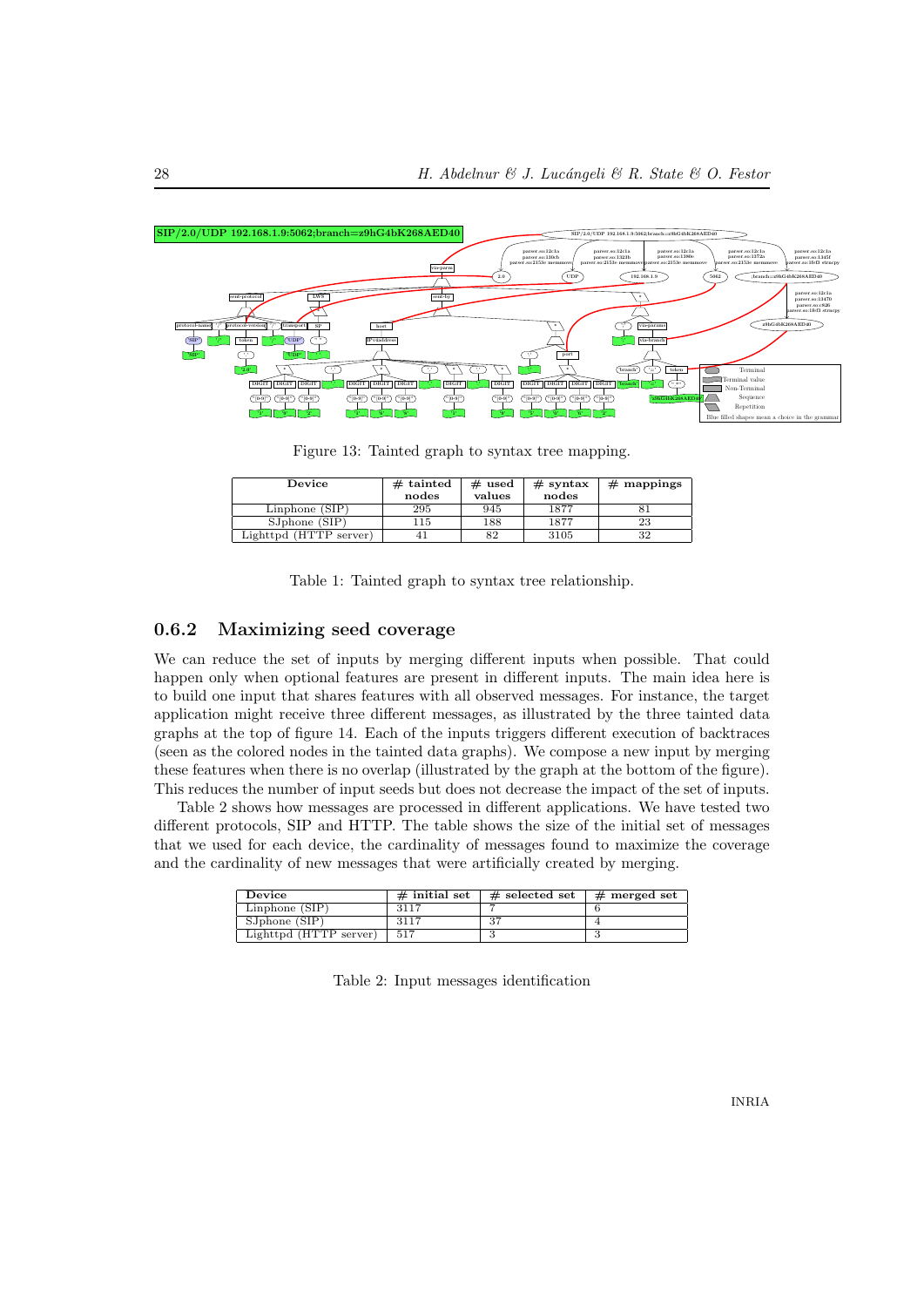

Figure 14: Message merging based on their traced execution.

#### 0.6.3 Strategies

Four strategy/techniques have been used and compared.

- 1. Random mutations: The first technique is based on simple random mutations. These mutations can be pure random modifications, but additional knowledge about the semantics of the value can help the production of these values. For instance, if we know that the current field represents a number that can be used for specifying properties of the message (e.g. content-lengths, call sequence numbers), we can test different inputs, like  $2^8, 2^{16}, 2^{32}$ , in order to trigger possible integer overflows. We can test negative values or even character values that may raise an error if they are converted to digits. For the cases where the value is a string, if we know the value to be an e-mail address, we can assume that if the value does not include "@", it will be usually discarded. Instead, we can test different mutations like for instance modifying the username, the domain, adding several "@", etc. to try and induce different kinds of abnormal behavior, like a buffer overflow.
- 2. Expert user: the second technique bases mutations on templates written by an expert user in which he or she define the fields to be modified and for which input values these must be tested for.
- 3. Exploiting used nodes: the third technique identifies automatically which fields are parsed by the target device and generates the mutation accordingly. This is done by assessing the impact of each node in the syntax tree. The impact is given by the number of nodes in the backtrace that are linked to it. We have considered a probabilistic scheme: a weighted sample over the nodes uses the impact to derive the associated weights.
- 4. Exploiting function calls: the final technique identifies all the function calls used for each of the fields of the message and generates different type of mutation depending on the nature of the function call. One promising technique is based on analysis of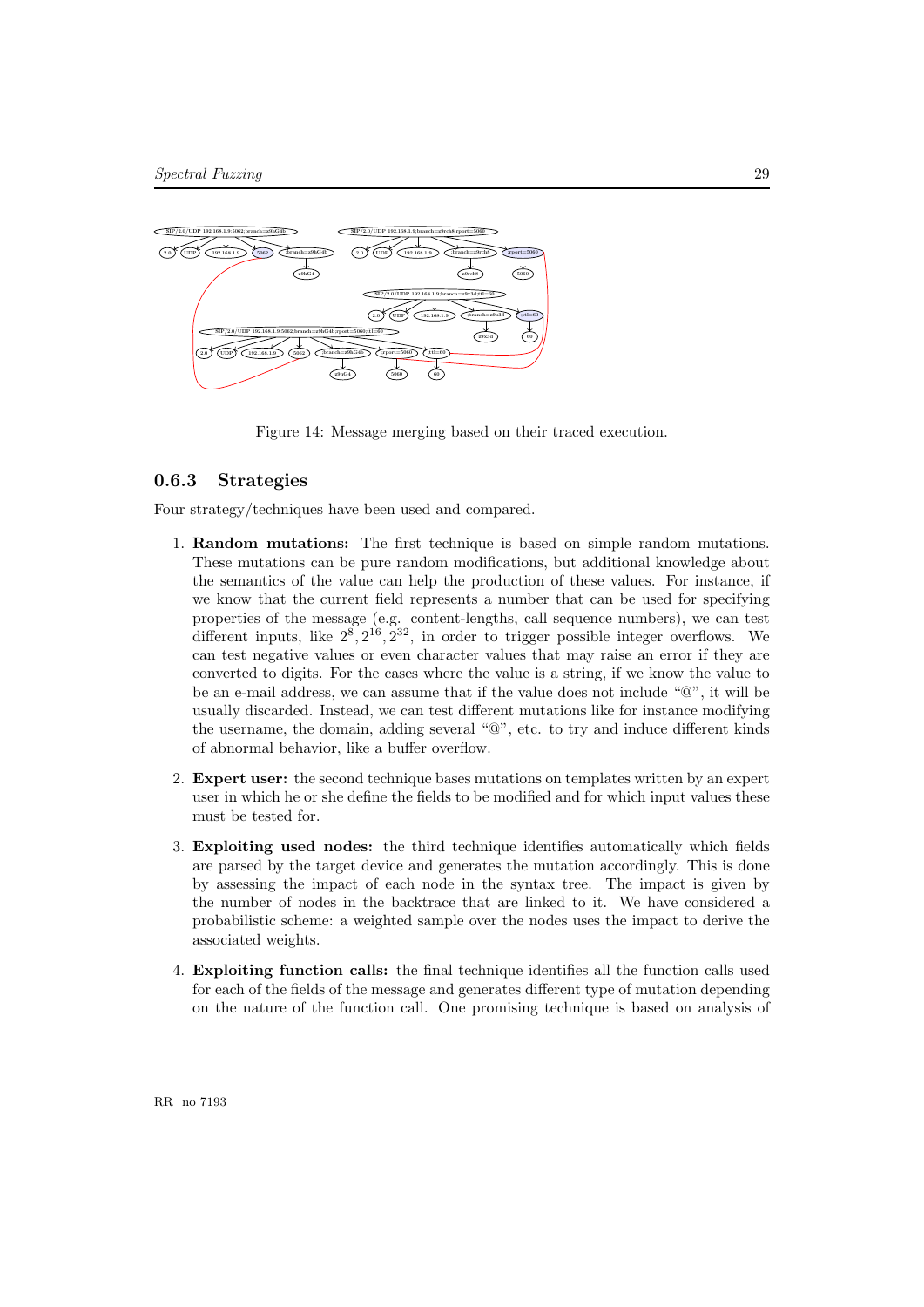the function calls used by the traced program. We have built a large set of mutations based on the type of functions. Some instances are:

- strcpy This function is known to be unsafe. If the destination string buffer is not large enough, an overflow may occurs. An obvious mutation consists in generating very long strings.
- strcmp This function compares the values of two strings. It is commonly used in "if" clauses to identify the action to take according to the value of some field. For example, assuming that buffer has been parsed as the method of the HTTP protocol:

```
if (strcmp(buffer, "GET")) {
  ...;
} else if ( strcmp ( buffer , " POST " )) {
  ...;
} else if (strcmp(buffer, "UPDATE")) {
  ...;
} ...
```
if the buffer contains a value which is invalid (e.g. a sequence of " $A$ "s), the field will not match the known cases and probably will not be used by the target. However, the tracer will show that the program actually performed all these comparisons, giving us the information of which methods are supported by the program. Subsequent tests may use the discovered values ("GET", "POST" or "UPDATE") to exercise new code paths. It is important to note that from the syntax grammar we might know all possible values, however devices not always implements all features. The feedback provides a way of testing only values that we know for sure that are implemented. Some fields allow protocol extensions which could be either proprietary, or not well documented. The fuzzer may gain new tips for the following tests covering a new attack surfaces.

• strchr - This function looks for a specific character inside the string. Usually, this is used to find delimiters. Possible mutations of these fields that are to add several delimiters or delete all of them.

#### 0.6.4 Rule scoring and selection

We have compared the efficiency of each mutation strategy. We applied each strategy against a target application and measured the resulting message entropy and power. This phase is a bootstrapping and learning phase, where the system evaluates the impact of each strategy. This is done by applying each strategy for the same amount of messages and by tracking the feedback (expressed in per-message entropy and power). Based on these measures, an overall score for each strategy can be computed. The overall score is just the average message entropy and power. So for strategy  $s_i$  we have a tuple  $(P_i, H_i)$  representing respectively the average power and entropy. We have then a fuzzing scheme that works as follows: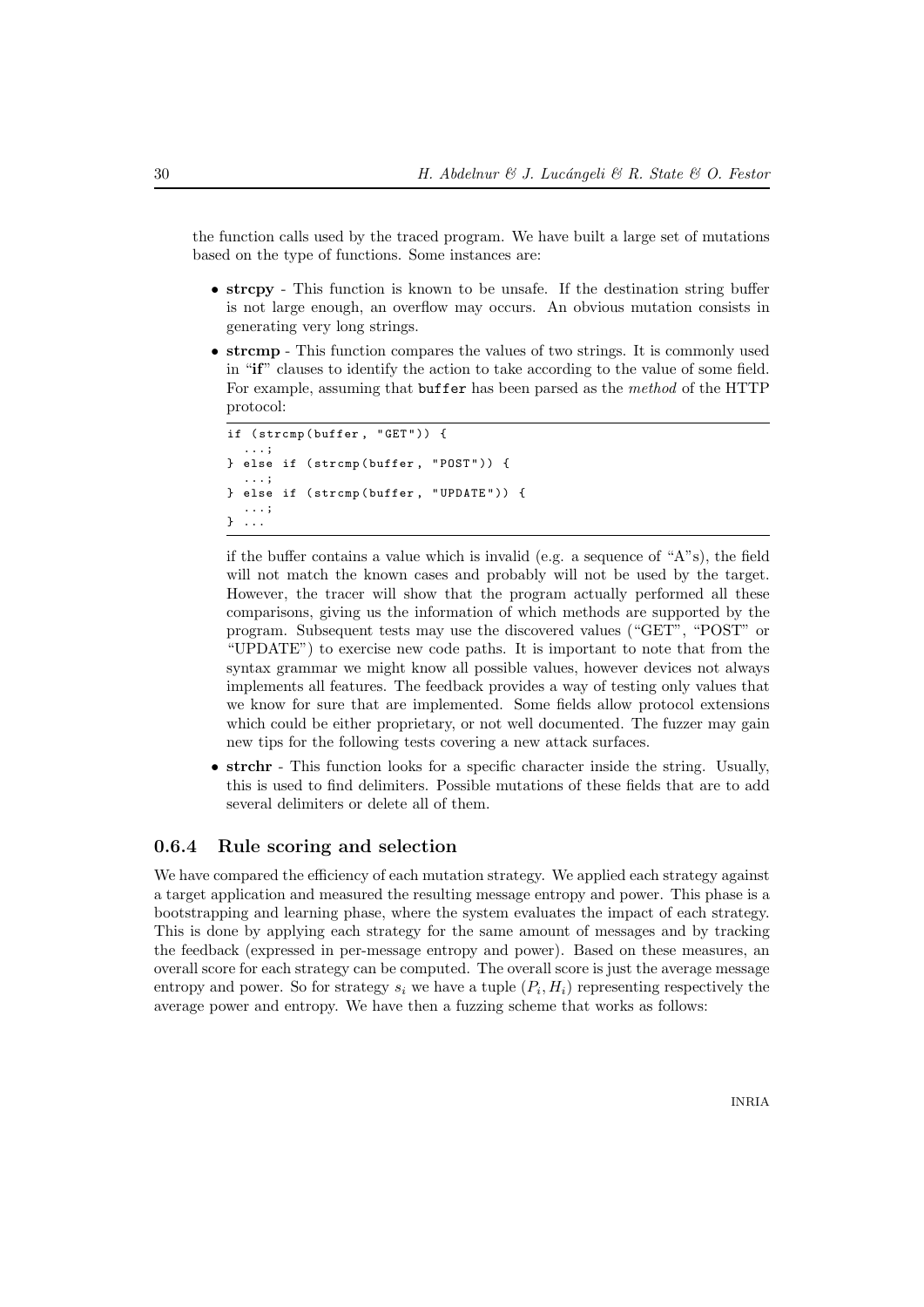- 1. Start with an initial set of valid input data and run them against the target application.
- 2. Extract the input data that achieves high entropy and power values. We have used the set covering algorithm to extract the seeds from of the initial set.
- 3. Combine the extracted input items as described in section 0.6.2. This results in a new input seed.
- 4. For each input in the seed, evaluate the number of backtraces linked to each subtree.
- 5. Perform a bootstrapping phase to evaluate each mutation strategy. At the end, each strategy  $s_i$  is scored by a tuple  $(P_i, H_i)$ .
- 6. For all items in the input seed, select a subtree on which mutation will be performed. This selection is probabilistic and used a random selection. The selection probability is proportional to the number of backtraces that are linked to the subtree.
- 7. Randomly apply the mutations. Each mutation is selected with a selection probability. We use two types of selection. The first favors strategies that have high power averages. We use a selection probability of  $\frac{P_i}{\sum_{j=1}^4 P_j}$ . The second selection type is generating input

data that scores high with respect to message entropy. We use a selection probability of  $\frac{H_i}{\sum_{j=1}^4 H_j}$ .

We have considered two different applications: Lighttpd HTTP server and Linphone SIP User Agent. The first one is a fast and highly capable web server. It does not extensively analyse the input data. The latter is a full-featured SIP client that has to process many input fields from the given message. We have compared the three most relevant strategies in order to assess their performance. Due to space constraints we do not present the results from other applications and for the sake of clarity we have not included in the graph results for a simple mutation strategy. Figures 15 and 16 illustrate the resulting performance of each mutation strategy. Exploiting the function calls does achieve a good entropy and power in both cases, while the two remaining strategies have similar perfomance. It is worth to note that both automated techniques outperform the strategy where human experts have manually entered fuzzing scenarios.

#### 0.7 Fuzzing results

We have tested  $KiF$  against several SIP devices and found over 30 vulnerabilities. We highlight in this section some of the most relevant concerning the Linphone and SJphone SIP User Agents. Some of these vulnerabilities have the same synopsis. Based on the call path information, we were able to identify the nature of the different errors. This was possible since these were executed at different sections of the code. This shows also a common programming flaw repeated over several places.

RR no 7193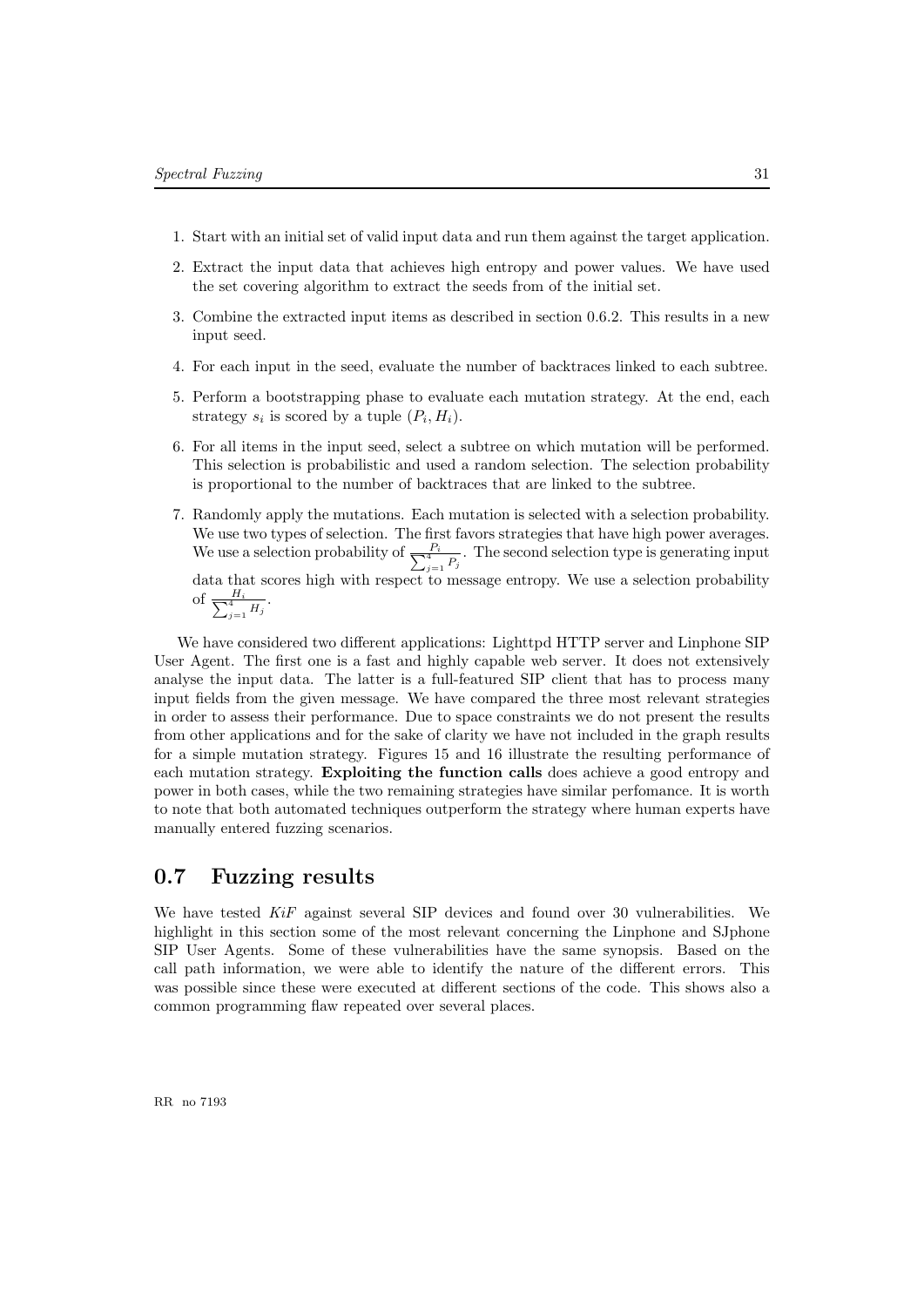

Figure 15: Linphone: power vs entropy



Figure 16: Lighttpd: power vs entropy

For Linphone, we have found at least 3 groups of vulnerabilities. All of them cause at least a DoS (Denial of Service). A subset were also exploitable for a buffer overflow exploit. The three groups of vulnerabilities were related to:

- 1. missing or overloading of delimiter characters (colons, etc). This group of vulnerabilities was found by all strategies, and by the PROTOS test suite. However, the following two groups were found only by strategies 3 and 4 in the first 200 messages.
- 2. mismatching content length description and associated content. These are provided by the SDP protocol for SIP. This was found for SJphone.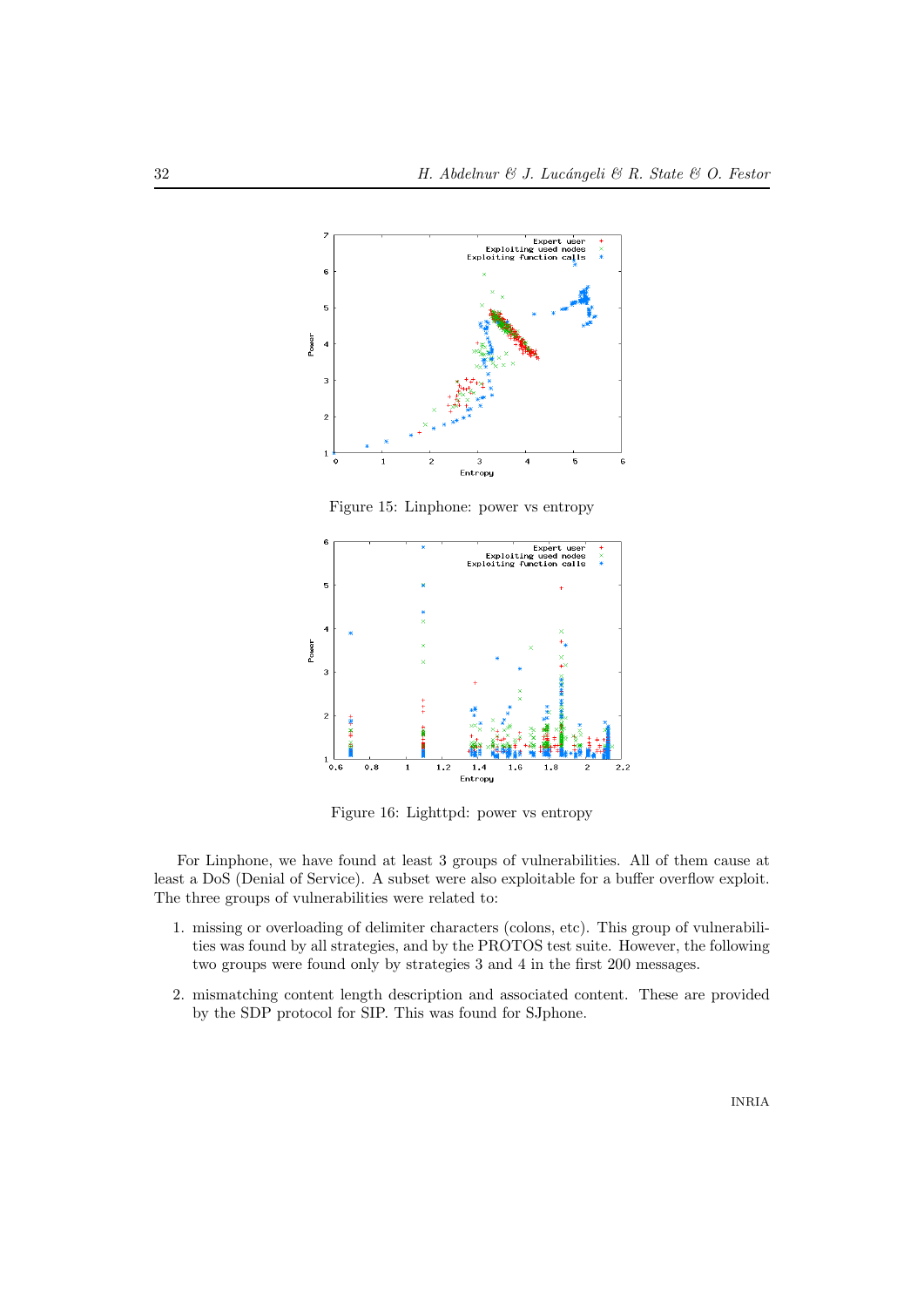3. modified line separator (e.g. Carriage Return (CR) and Line Feed (LF)). This is done by adding extra values in the middle. This vulnerability (create the gap between the CR and the LF) was found only by the fourth strategy.

#### 0.8 Related Work

Fuzzing and fuzz testing have been performed in the operational security community for a long time. The simple idea of injecting random data, initially proposed twenty years ago in [19], evolved over the decades into several distinct paradigms.

Some of these approaches are completely black box oriented. No additional information about the source code and/or debugging and execution tracing facilities are assumed. The most relevant approaches in this area consisted in building flexible toolkits [2] and integrating/adding mutation fuzzing into already-developed applications. For instance, several Web fuzzers [25] leverage a local proxy application in order to capture user-generated requests and replay mutated versions. The mutations are performed on valid requests issued by a security tester. Heuristic mutation rules [18, 27], that incorporate domain-specific knowledge, can prove useful for detecting a higher number of vulnerabilities, but the process itself remains mostly manual and tedious. For a comprehensive overview on applied fuzzing framework, the reader is encouraged to consult at [31, 32].

The fuzzing of SIP devices has been addressed in  $[1, 3, 33]$  without considering the impact on the target system. We have built our fuzzing tool that is radically different from existing ones. We have integrated a feedback-driven process with a fine-grained syntactical representation of the input data.

Several papers have considered the instrumentation of an application in order to trace the impact of a fuzzer. Some approaches [31] implement an out-of-band management process: crashes in the target applications are detected, and simple management operations (start/stop/input audit) can be easily performed. Other instrumentations considered the tracking of an application in order to improve a fuzz test. These latter approaches were relying on heavyweight memory tracing (see  $[17, 21, 22, 36]$ ) in order to track the use of memory accesses and detect relevant input data.

The tracing of tainted data has been proposed in three different contexts. In one context, the propagation of tainted data is used to identify the delimiters in an unknown protocol [5–7] and, though reverse-engineering an unknown protocol is different from fuzzing, most of the system-level instrumentation can be leveraged in a fuzzing process. The use of tainted data propagation in fuzz testing has been proposed in [23]. In a third context, several papers [9, 15, 30] address automated detection and signature generation to prevent overflow attacks.

Some researchers have leveraged symbolic execution and constraint solvers in order to test new paths in the control flow graph. With respect to these works, some authors assume that access to source code and/or debugging information is possible [8, 12, 16].

The use of feedback information in software testing (see  $[14, 24]$ ) considers that access to individual code units is possible and each code unit can be thus tested. The extension of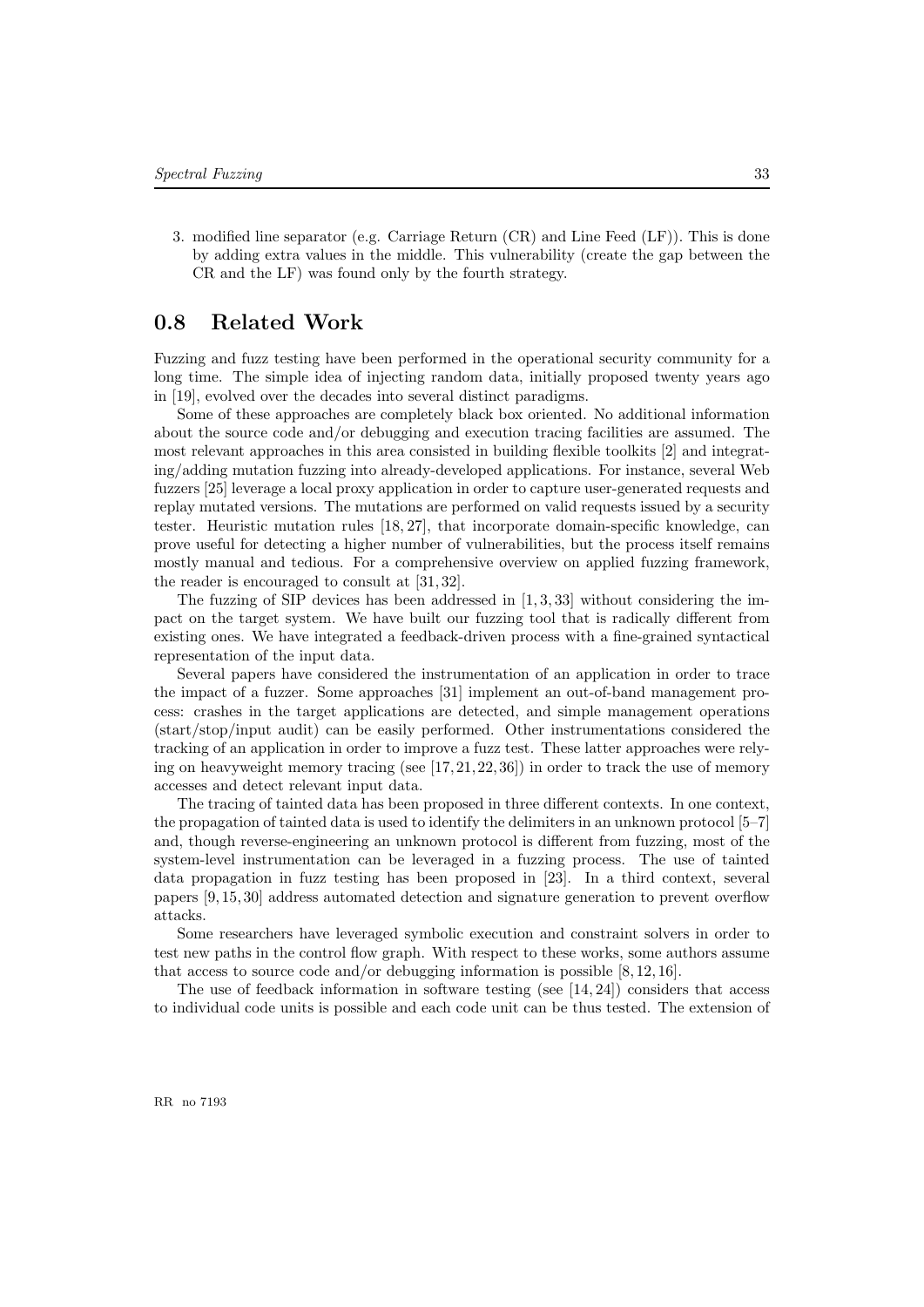such techniques towards the improvement of a fuzz test -by iteratively learning better input data- was initially reported in [11], where genetic programming techniques were proposed. Similar ideas, where input data is evolved or improved using machine learning, are described in [28, 29]. We do not consider this type of evolution in this paper, but the construction of evolutionary algorithms for driving a fuzz test can however benefit from our measurement and instrumentation framework. We are actively pursuing the the implementation of such a scheme using the information gathered from tainted data graphs.

To our knowledge, no previous work has yet addressed the quantitative assessment of different fuzzing frameworks. The simple accounting of the number of detected vulnerabilities is not the best approach, since many factors related to the skills, time and targeted application are relevant. Therefore, we consider that our information theoretical approach is a first step in this direction.

#### 0.9 Conclusion & Future Work

In this paper we have presented several ideas and practical approaches that can serve as building blocks for the theoretical analysis of fuzzing. The main research challenges that we have addressed are:

- assessing the efficiency of one or several fuzzers,
- identification of meaningful input data items,
- enabling efficient fuzzing with additional feedback information, and
- generating multi-fuzzer test sets.

We have developed an instrumentation framework that allows the tracing of a target application in order to assess the impact of a fuzzing process. Tracing provides a treebased representation of the parsing of tainted data, as well as the relevant code flow graph that is doing the processing. This representation is called a tainted data graph. We have also proposed two measures that are derived from signal processing and information theory. These measures provide a quantitative feedback for a fuzzing process. The first measure is the equivalent of entropy, and indicates how many different backtraces are tested with different values. The second metric measures the average power, and models the different values that are tested for one or several input data items. These metrics are generic and can be used with different optimization techniques: evolutionary computation, dynamic programming, etc.

We have assessed several fuzzers within this framework and developed a fuzzer that outperforms existing ones. Our fuzzing framework and fuzzer are open source and publicly available<sup>6</sup>. Our fuzzing framework is capable of automatically building a protocol fuzzer using the underlying ABNF grammar specifications. We treat input data as a tree structure

<sup>6</sup>We don't disclose the download link in order to protect the double blind submission constraints.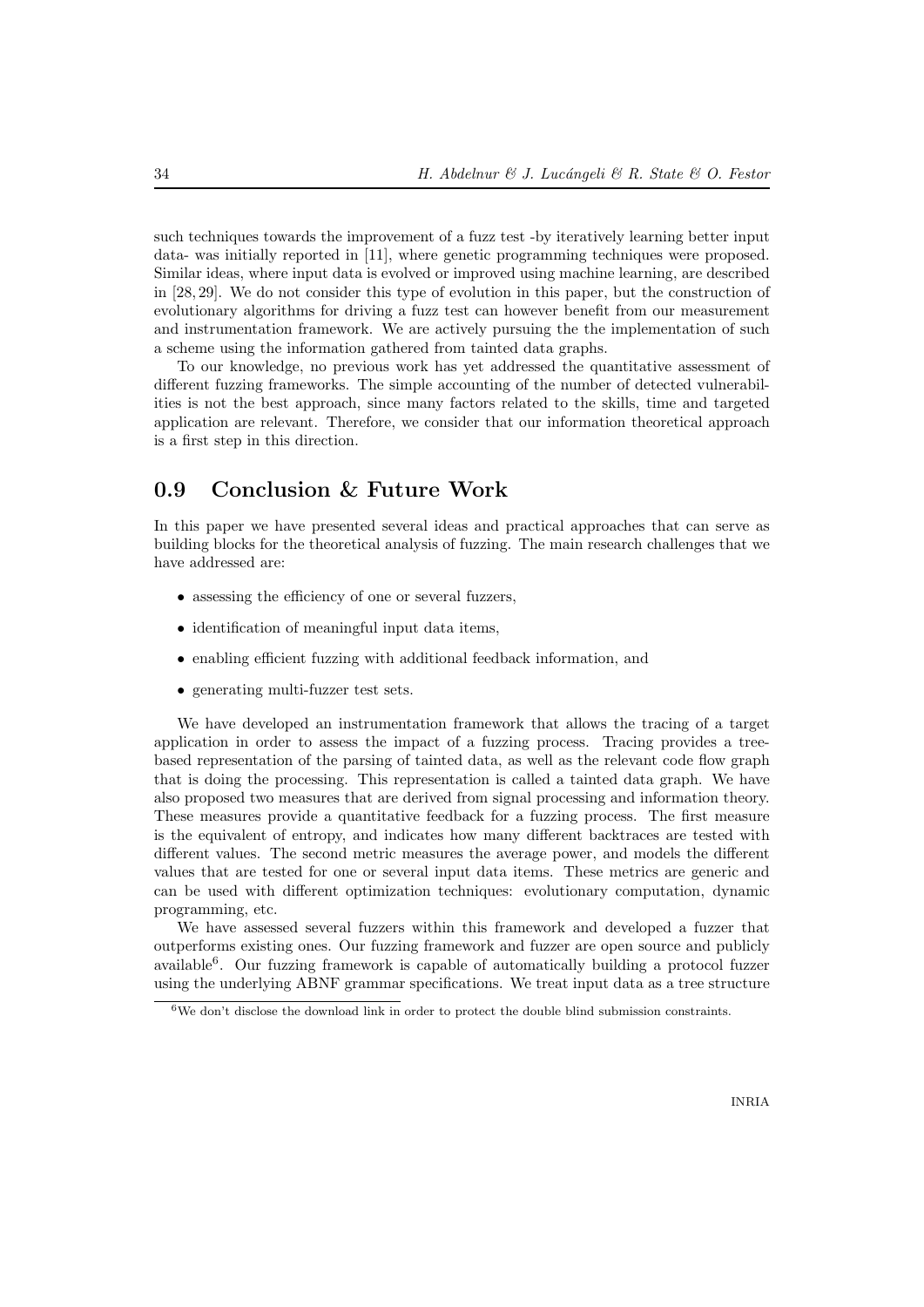and consider fuzzing operations to be defined on associated subtrees. We have conceived and developed a feedback-driven scheme that leverages the tracing of tainted data in order to drive and monitor a fuzz test. The key idea is to fuzz each subtree with respect to its impact on the tainted data graph. This impact is assessed in terms of the two previous measures. The tracing instrumentation enables us to identify the impact of each subtree on the tainted data graph. We have also proposed a simple stopping rule where a fuzz test should be stopped if no more significant improvement occurs in the observed measures.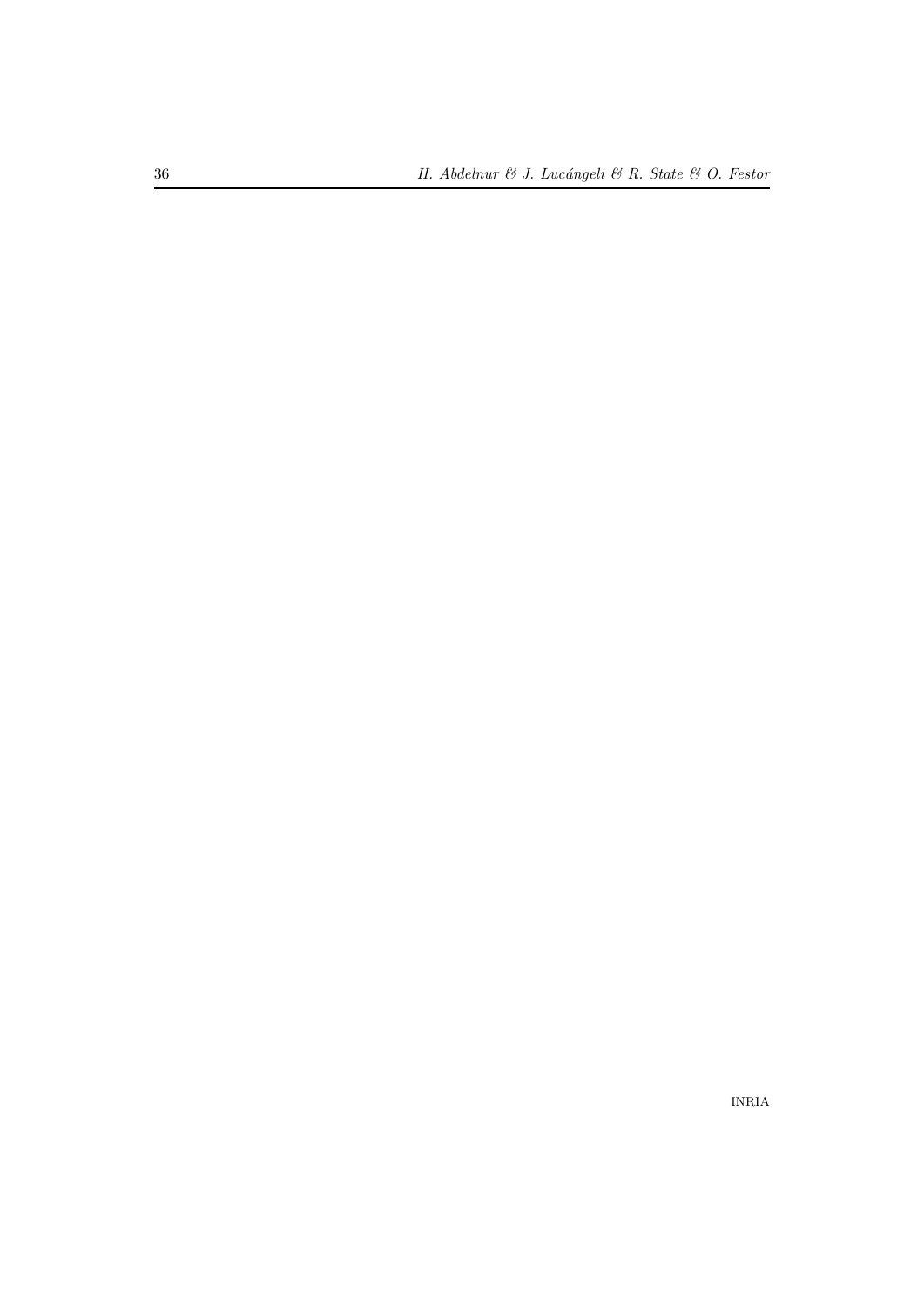# Bibliography

- [1] H. J. Abdelnur, R. State, and O. Festor. KiF: a stateful SIP fuzzer. In IPTComm '07: Proceedings of the 1st international conference on Principles, systems and applications of IP telecommunications, pages 47–56, New York, USA, 2007. ACM.
- [2] D. Aitel. MSRPC Fuzzing with SPIKE 2006. Immunity Inc, August 2006.
- [3] Greg Banks, Marco Cova, Viktoria Felmetsger, Kevin C. Almeroth, Richard A. Kemmerer, and Giovanni Vigna. SNOOZE: Toward a Stateful NetwOrk prOtocol fuzZEr. In of Lecture Notes in Computer Science, pages 343–358. Springer, 2006.
- [4] Derek Bruening, Timothy Garnett, and Saman Amarasinghe. An infrastructure for adaptive dynamic optimization. In  $CGO$  '03: Proceedings of the international symposium on Code generation and optimization, pages 265–275, Washington, DC, USA, 2003. IEEE Computer Society.
- [5] David Brumley, Juan Caballero, Zhenkai Liang, James Newsome, and Dawn Song. Towards automatic discovery of deviations in binary implementations with applications to error detection and fingerprint generation. In SS'07: Proceedings of 16th USENIX Security Symposium on USENIX Security Symposium, pages 1–16, Berkeley, USA, 2007. USENIX Association.
- [6] J. Caballero, S. Venkataraman, P. Poosankam, M. G. Kang, D. Song, and A. Blum. FiG: Automatic Fingerprint Generation. In The 14th Annual Network  $\mathcal{C}$  Distributed System Security Conference (NDSS 2007), February 2007.
- [7] Juan Caballero, Pongsin Poosankam, Christian Kreibich, and Dawn Song. Dispatcher: Enabling active botnet infiltration using automatic protocol reverse-engineering. In CCS '09: Computer and Communications Security. ACM, 2009.
- [8] Cristian Cadar, Paul Twohey, Vijay Ganesh, and Dawson Engler. EXE: A System for Automatically Generating Inputs of Death Using Symbolic Execution. In In Proceedings of the 13th ACM Conference on Computer and Communications Security (CCS), Virginia, USA, November 2006.

RR no 7193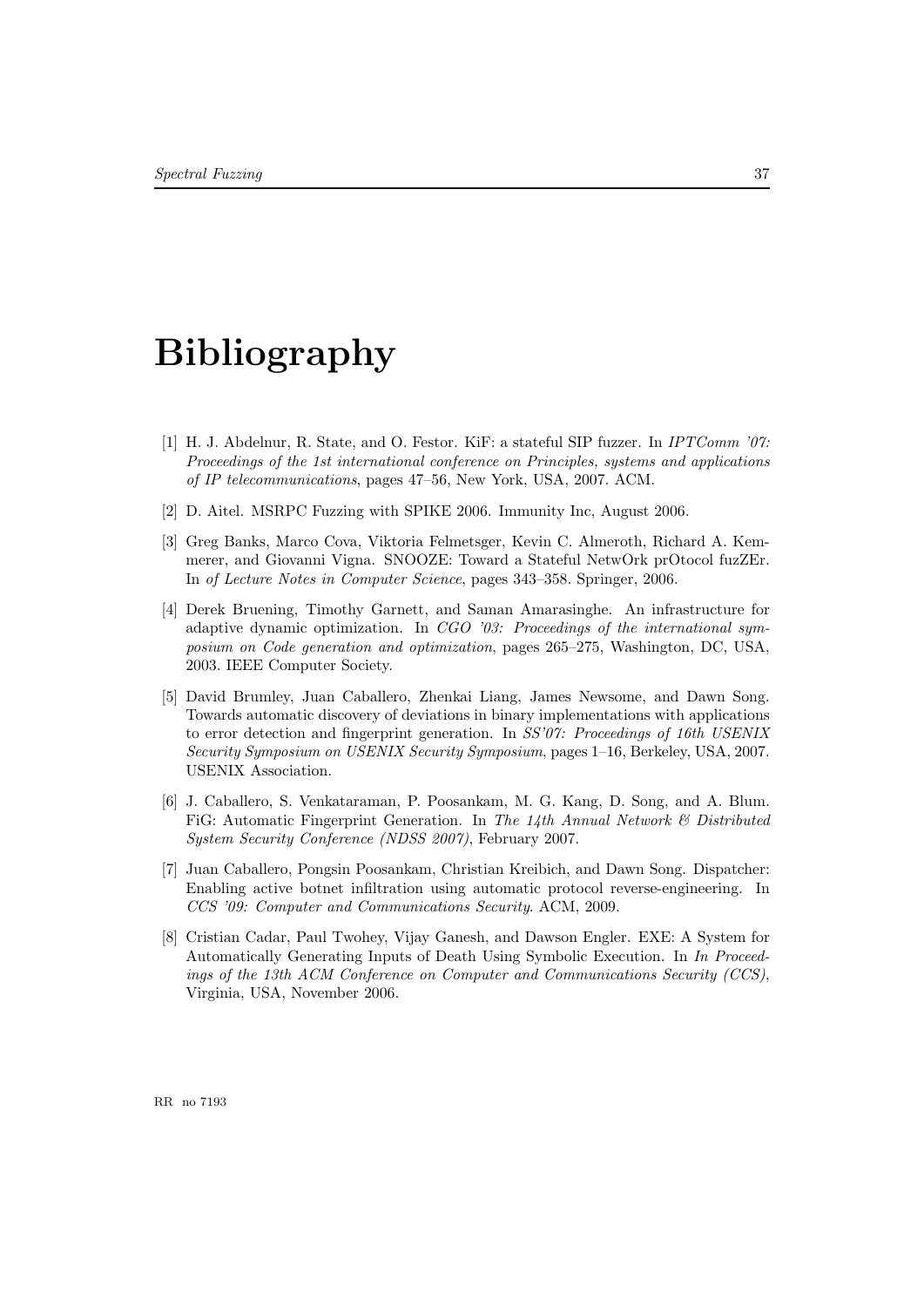- [9] Shuo Chen, Z. Kalbarczyk, J. Xu, and R.K. Iyer. A data-driven finite state machine model for analyzing security vulnerabilities. In Dependable Systems and Networks, 2003. Proceedings. 2003 International Conference on, pages 605–614, June 2003.
- [10] Jim Chow, Ben Pfaff, Tal Garfinkel, Kevin Christopher, and Mendel Rosenblum. Understanding data lifetime via whole system simulation. In SSYM'04: Proceedings of the 13th conference on USENIX Security Symposium, pages 22–22, Berkeley, CA, USA, 2004. USENIX Association.
- [11] Jared DeMott. The Evolving Art of Fuzzing. In *Defcon 14*, Las Vegas, USA, August 2006.
- [12] Will Drewry and Tavis Ormandy. Flayer: exposing application internals. In WOOT '07: Proceedings of the first USENIX workshop on Offensive Technologies, pages 1–9, Berkeley, USA, 2007. USENIX Association.
- [13] Uriel Feige. A threshold of ln n for approximating set cover. J. ACM, 45(4):634–652, 1998.
- [14] P. Godefroid, A. Kieźun, and M. Y. Levin. Grammar-based Whitebox Fuzzing. In PLDI'2008: ACM SIGPLAN 2008 Conference on Programming Language Design and Implementation, Tucson, US, 2008.
- [15] Alex Ho, Michael Fetterman, Christopher Clark, Andrew Warfield, and Steven Hand. Practical taint-based protection using demand emulation. *SIGOPS Oper. Syst. Rev.*, 40(4):29–41, 2006.
- [16] Andrea Lanzi, Lorenzo Martignoni, Mattia Monga, and Roberto Paleari. A smart fuzzer for x86 executables. In SESS '07: Proceedings of the Third International Workshop on Software Engineering for Secure Systems, page 7, Washington, DC, USA, 2007. IEEE Computer Society.
- [17] Chi-Keung Luk, Robert Cohn, Robert Muth, Harish Patil, Artur Klauser, Geoff Lowney, Steven Wallace, Vijay Janapa Reddi, and Kim Hazelwood. Pin: building customized program analysis tools with dynamic instrumentation. In PLDI '05: Proceedings of the 2005 ACM SIGPLAN conference on Programming language design and implementation, pages 190–200, New York, NY, USA, 2005. ACM.
- [18] Sean McAllister, Engin Kirda, and Christopher Krügel. Expanding human interactions for in-depth testing of web applications. In RAID 2008, 11th Symposium on Recent Advances in Intrusion Detection, September 15-17 2008, Boston, USA — Also published as LNCS, Sep 2008.
- [19] Barton P. Miller, Lars Fredriksen, and Bryan So. An empirical study of the reliability of UNIX utilities. Communications of the Association for Computing Machinery, 33(12):32–44, 1990.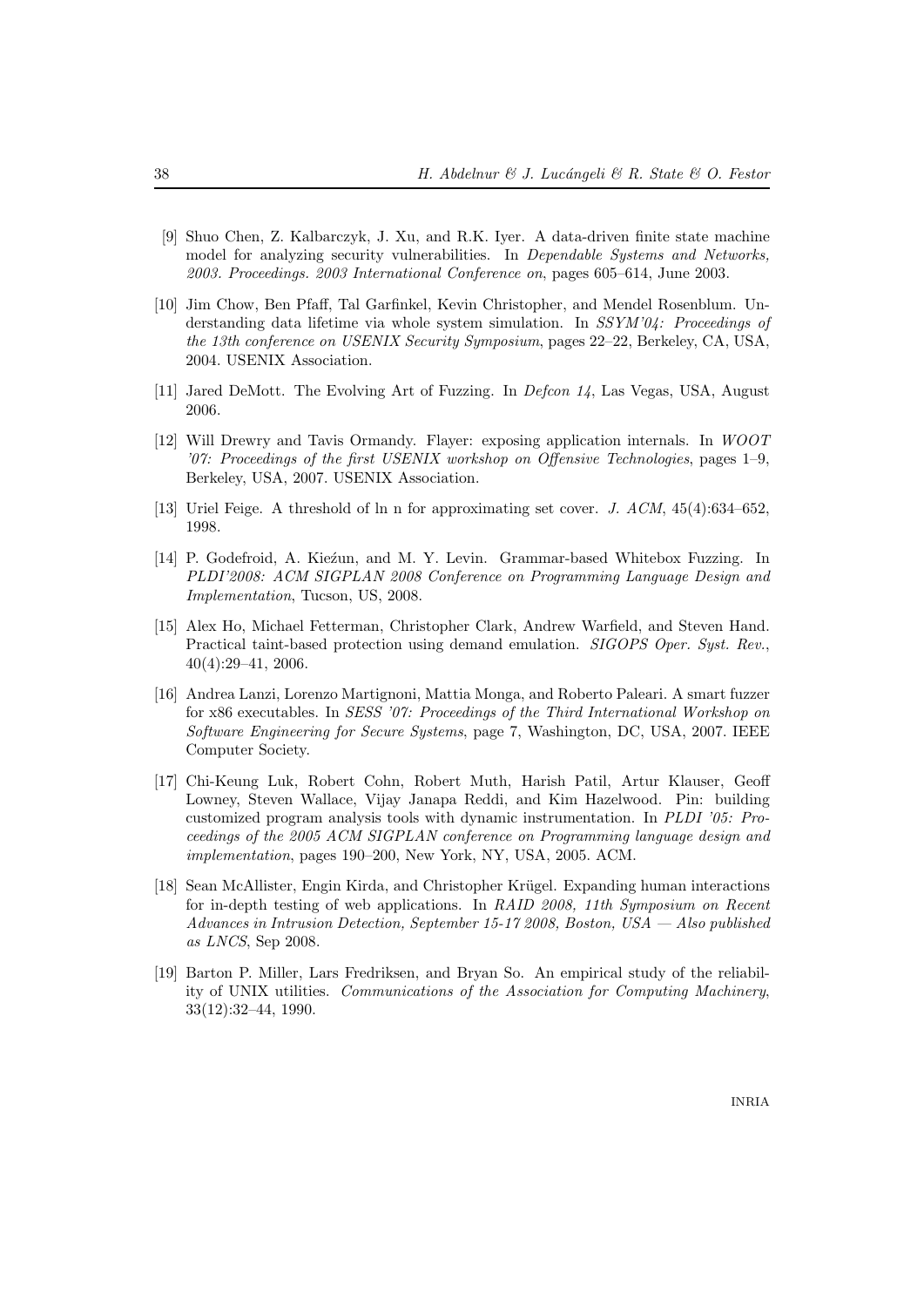- [20] Charlie Miller. How smart is Intelligent Fuzzing or How stupid is Dumb Fuzzing? In Defcon 15, Las Vegas, USA, August 2007.
- [21] Nicholas Nethercote and Julian Seward. How to shadow every byte of memory used by a program. In VEE '07: Proceedings of the 3rd international conference on Virtual execution environments, pages 65–74, New York, NY, USA, 2007. ACM.
- [22] Nicholas Nethercote and Julian Seward. Valgrind: a framework for heavyweight dynamic binary instrumentation. SIGPLAN Not., 42(6):89–100, 2007.
- [23] James Newsome and Dawn Song. Dynamic taint analysis for automatic detection, analysis, and signature generation of exploits on commodity software. In Proceedings of the Network and Distributed System Security Symposium (NDSS 2005), 2005.
- [24] Carlos Pacheco, Shuvendu K. Lahiri, Michael D. Ernst, and Thomas Ball. Feedbackdirected random test generation. In *ICSE'07*, *Proceedings of the 29th International* Conference on Software Engineering, pages 75–84, Minneapolis, USA, May 2007.
- [25] Noam Rathaus and Gadi Evron. Open Source Fuzzing Tools. Syngress (August 1, 2007), 1 edition, August 2007.
- [26] S. Sandeep. Process tracing using ptrace, 2002.
- [27] H. Shahriar and M. Zulkernine. Mutation-based testing of buffer overflow vulnerabilities. In Computer Software and Applications, 2008. COMPSAC '08. 32nd Annual IEEE International, pages 979–984, 28 2008-Aug. 1 2008.
- [28] Guoqiang Shu, Yating Hsu, and David Lee. Detecting communication protocol security flaws by formal fuzz testing and machine learning. In FORTE '08: Proceedings of the 28th IFIP WG 6.1 international conference on Formal Techniques for Networked and Distributed Systems, pages 299–304, Berlin, Heidelberg, 2008. Springer-Verlag.
- [29] S. Sparks, S. Embleton, R. Cunningham, and C. Zou. Automated vulnerability analysis: Leveraging control flow for evolutionary input crafting. In Computer Security Applications Conference, 2007. ACSAC 2007. Twenty-Third Annual, pages 477–486, Dec. 2007.
- [30] G. Edward Suh, Jae W. Lee, David Zhang, and Srinivas Devadas. Secure program execution via dynamic information flow tracking. In ASPLOS-XI: Proceedings of the 11th international conference on Architectural support for programming languages and operating systems, pages 85–96, New York, NY, USA, 2004. ACM.
- [31] Michael Sutton, Adam Greene, and Pedram Amini. Fuzzing: Brute Force Vulnerability Discovery. Addison-Wesley Professional; 1 edition (July 9, 2007), 1 edition, July 2007.
- [32] Ari Takanen, Jared DeMott, and Charlie Miller. Fuzzing for Software Security Testing and Quality Assurance. Artech House, Inc., Norwood, USA, 2008.

RR no 7193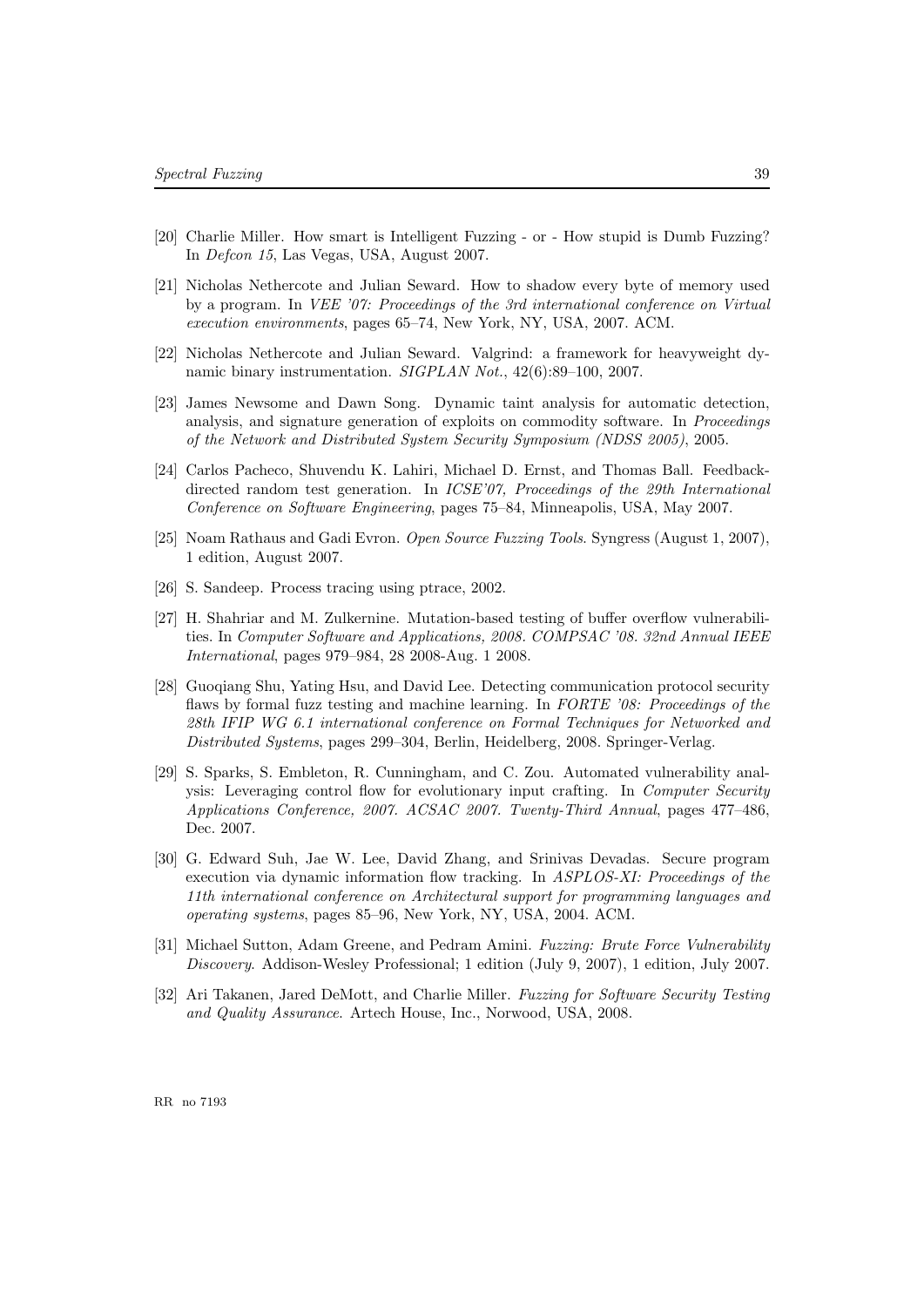- [33] Oulu University. PROTOS Test-Suite: c07-sip. http://www.ee.oulu.fi/research/ ouspg/protos/testing/c07/sip, 2005.
- [34] Hugo Venturini, Frédéric Riss, Jean-Claude Fernandez, and Miguel Santana. A fullynon-transparent approach to the code location problem. In SCOPES '08: Proceedings of the 11th International Workshop on Software & Compilers for Embedded Systems, pages 61–68, 2008.
- [35] Haizhi Xu and Steve J. Chapin. Address-space layout randomization using code islands. J. Comput. Secur., 17(3):331–362, 2009.
- [36] Qin Zhao, Rodric M. Rabbah, Saman P. Amarasinghe, Larry Rudolph, and Weng-Fai Wong. How to do a million watchpoints: Efficient debugging using dynamic instrumentation. In Laurie J. Hendren, editor, CC, volume 4959 of Lecture Notes in Computer Science, pages 147–162. Springer, 2008.